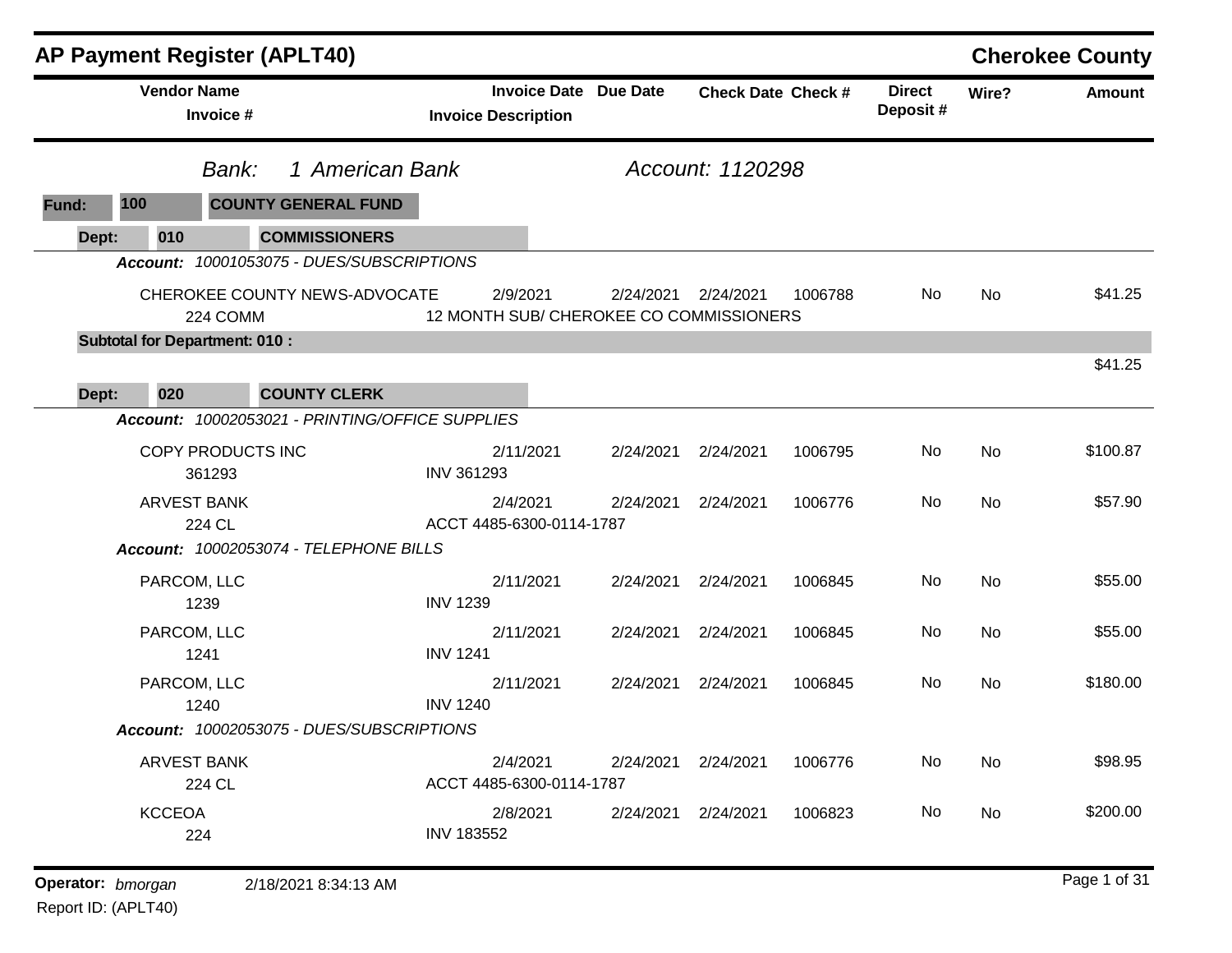|       | <b>AP Payment Register (APLT40)</b>  |                                                                                         |                                      |                              |                           |         |                           |           | <b>Cherokee County</b> |
|-------|--------------------------------------|-----------------------------------------------------------------------------------------|--------------------------------------|------------------------------|---------------------------|---------|---------------------------|-----------|------------------------|
|       | <b>Vendor Name</b><br>Invoice #      |                                                                                         | <b>Invoice Description</b>           | <b>Invoice Date Due Date</b> | <b>Check Date Check #</b> |         | <b>Direct</b><br>Deposit# | Wire?     | <b>Amount</b>          |
|       |                                      | Account: 10002053076 - PROFESSIONAL SERVICES                                            |                                      |                              |                           |         |                           |           |                        |
|       | <b>NATIONWIDE</b><br>224             |                                                                                         | 2/4/2021<br><b>SURETY BOND</b>       | 2/24/2021                    | 2/24/2021                 | 1006838 | <b>No</b>                 | <b>No</b> | \$50.00                |
|       | 8152102                              | Account: 10002053088 - PROFESSIONAL DEVELOPMENT<br><b>COMPUTER INFORMATION CONCEPTS</b> | 2/4/2021<br>EXHIBIT B#815-21-02      | 2/24/2021                    | 2/24/2021                 | 1006793 | <b>No</b>                 | <b>No</b> | \$750.00               |
|       | <b>ARVEST BANK</b><br>224            |                                                                                         | 2/4/2021<br>ACCT 4485-6300-0117-4663 | 2/24/2021                    | 2/24/2021                 | 1006776 | No.                       | No        | \$28.16                |
|       | <b>Subtotal for Department: 020:</b> |                                                                                         |                                      |                              |                           |         |                           |           | \$1,575.88             |
| Dept: | 030                                  | <b>TREASURER</b>                                                                        |                                      |                              |                           |         |                           |           |                        |
|       |                                      | Account: 10003053068 - OTHER COMMODITIES                                                |                                      |                              |                           |         |                           |           |                        |
|       | <b>ARVEST BANK</b>                   |                                                                                         | 2/8/2021                             | 2/24/2021                    | 2/24/2021                 | 1006777 | <b>No</b>                 | <b>No</b> | \$86.70                |
|       | 224 TR                               | Account: 10003053074 - TELEPHONE BILLS                                                  | ACCT 4485630001141910                |                              |                           |         |                           |           |                        |
|       | <b>SUMNERONE</b><br>2780114          |                                                                                         | 2/16/2021<br><b>INV 2780114</b>      | 2/24/2021                    | 2/24/2021                 | 1006861 | No                        | <b>No</b> | \$90.88                |
|       | <b>Subtotal for Department: 030:</b> |                                                                                         |                                      |                              |                           |         |                           |           |                        |
| Dept: | 040                                  | <b>ATTORNEY</b>                                                                         |                                      |                              |                           |         |                           |           | \$177.58               |
|       |                                      | Account: 10004053021 - PRINTING/OFFICE SUPPLIES                                         |                                      |                              |                           |         |                           |           |                        |
|       | <b>ARVEST BANK</b><br>224 AT1        |                                                                                         | 2/4/2021<br>ACCT 4485630001141977    | 2/24/2021                    | 2/24/2021                 | 1006776 | <b>No</b>                 | <b>No</b> | \$99.28                |
|       |                                      | Account: 10004053023 - EMPLOYEE FOOD/MEALS                                              |                                      |                              |                           |         |                           |           |                        |
|       | <b>ARVEST BANK</b><br>224 AT1        |                                                                                         | 2/4/2021<br>ACCT 4485630001141977    | 2/24/2021                    | 2/24/2021                 | 1006776 | No.                       | <b>No</b> | \$34.44                |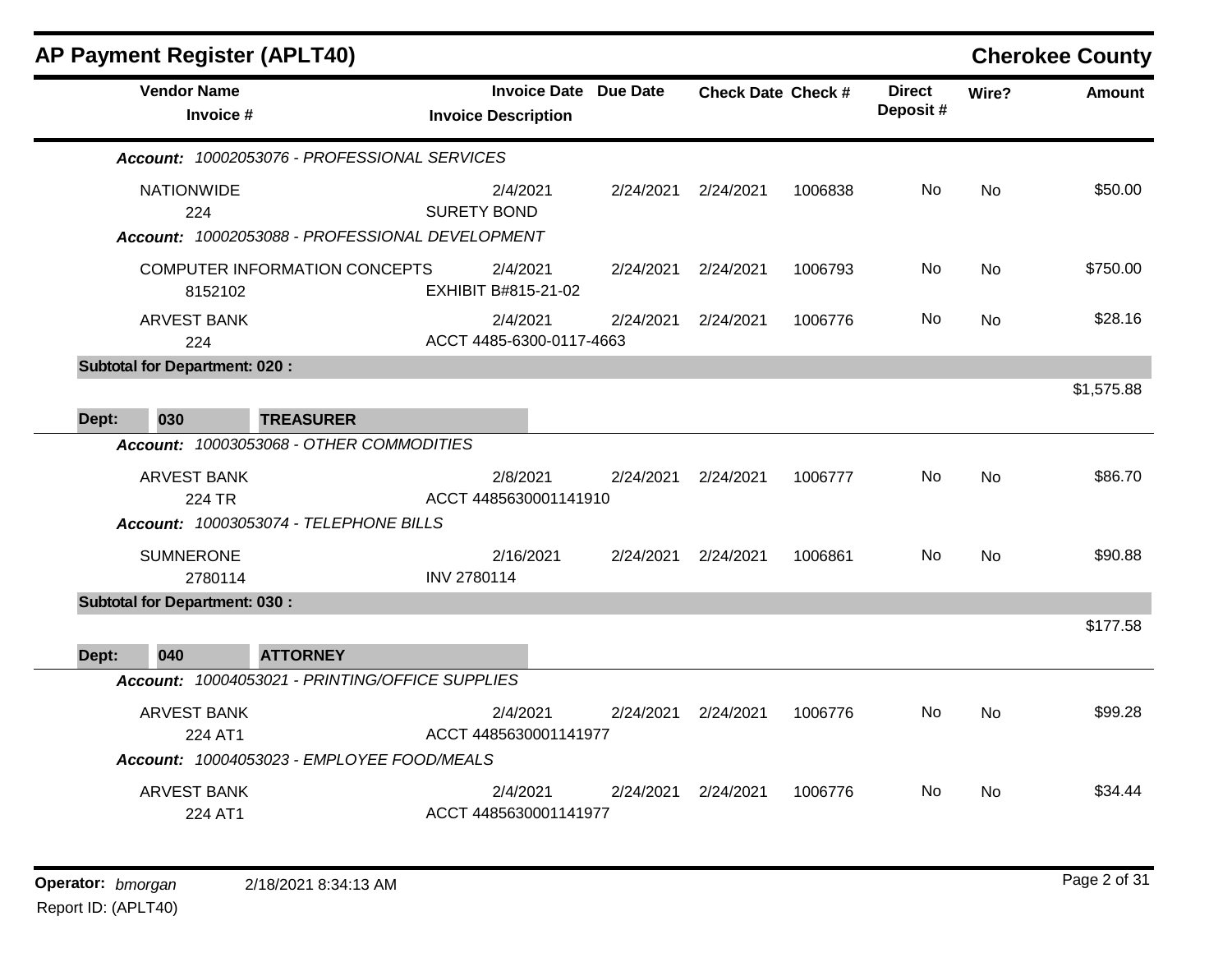| <b>AP Payment Register (APLT40)</b>                                                                                              |                                                            |           |                           |         |                            |           | <b>Cherokee County</b> |
|----------------------------------------------------------------------------------------------------------------------------------|------------------------------------------------------------|-----------|---------------------------|---------|----------------------------|-----------|------------------------|
| <b>Vendor Name</b><br>Invoice #                                                                                                  | <b>Invoice Date Due Date</b><br><b>Invoice Description</b> |           | <b>Check Date Check #</b> |         | <b>Direct</b><br>Deposit # | Wire?     | Amount                 |
| <b>ARVEST BANK</b><br>224 AT                                                                                                     | 2/4/2021<br>ACCT 4485630001141951                          | 2/24/2021 | 2/24/2021                 | 1006776 | No.                        | <b>No</b> | \$37.40                |
| <b>ARVEST BANK</b><br>224 AT2<br>Account: 10004053025 - PARTS/VEHICLE REPAIRS                                                    | 2/4/2021<br>ACCT 4485630001141969                          | 2/24/2021 | 2/24/2021                 | 1006776 | No.                        | <b>No</b> | \$45.89                |
| <b>ARVEST BANK</b><br>210 AT4<br>Account: 10004053030 - GASOLINE                                                                 | 2/5/2021<br>ACCT 4485630001141936                          |           | 2/24/2021 2/24/2021       | 1006776 | No                         | <b>No</b> | \$54.55                |
| <b>ARVEST BANK</b><br>210 AT4                                                                                                    | 2/5/2021<br>ACCT 4485630001141936                          |           | 2/24/2021 2/24/2021       | 1006776 | No                         | <b>No</b> | \$98.58                |
| <b>ARVEST BANK</b><br>224 AT<br>Account: 10004053068 - OTHER COMMODITIES                                                         | 2/4/2021<br>ACCT 4485630001141936                          | 2/24/2021 | 2/24/2021                 | 1006776 | <b>No</b>                  | <b>No</b> | \$62.80                |
| <b>CULLIGAN OF JOPLIN</b><br>183526<br>Account: 10004053075 - DUES/SUBSCRIPTIONS                                                 | 2/12/2021<br><b>ING 183526</b>                             |           | 2/24/2021 2/24/2021       | 1006799 | No                         | <b>No</b> | \$33.60                |
| ARVEST BANK<br>210 AT4                                                                                                           | 2/5/2021<br>ACCT 4485630001141936                          | 2/24/2021 | 2/24/2021                 | 1006776 | No                         | <b>No</b> | \$40.00                |
| CHEROKEE COUNTY BAR ASSOCIATION<br>224                                                                                           | 2/12/2021<br>2021 BAR DUES                                 | 2/24/2021 | 2/24/2021                 | 1006787 | No.                        | <b>No</b> | \$125.00               |
| <b>ARVEST BANK</b><br>224 AT                                                                                                     | 2/4/2021<br>ACCT 4485630001141951                          | 2/24/2021 | 2/24/2021                 | 1006776 | No.                        | <b>No</b> | \$105.00               |
| Account: 10004053078 - LEGAL PRINTING/ADVERTISING<br>CHEROKEE COUNTY NEWS-ADVOCATE<br>224<br>Account: 10004053081 - MISC EXPENSE | 2/12/2021<br><b>LEGAL NOTICE</b>                           | 2/24/2021 | 2/24/2021                 | 1006788 | No.                        | <b>No</b> | \$81.66                |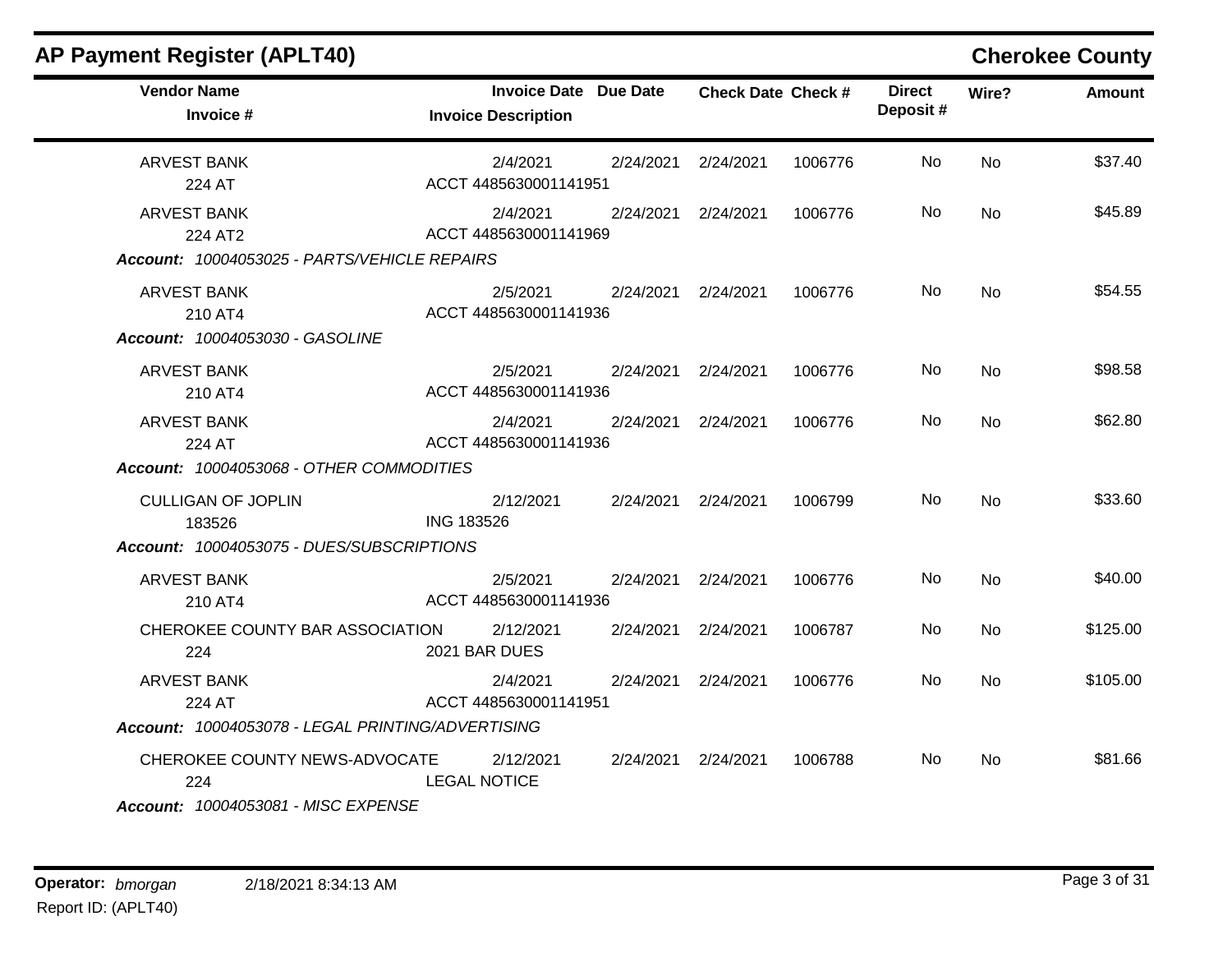| <b>AP Payment Register (APLT40)</b>                                              |                                                            |                           |         |                           |           | <b>Cherokee County</b> |
|----------------------------------------------------------------------------------|------------------------------------------------------------|---------------------------|---------|---------------------------|-----------|------------------------|
| <b>Vendor Name</b><br>Invoice #                                                  | <b>Invoice Date Due Date</b><br><b>Invoice Description</b> | <b>Check Date Check #</b> |         | <b>Direct</b><br>Deposit# | Wire?     | <b>Amount</b>          |
| <b>ARVEST BANK</b>                                                               | 2/5/2021<br>2/24/2021                                      | 2/24/2021                 | 1006776 | No                        | <b>No</b> | \$29.47                |
| 210 AT4<br>Account: 10004053089 - OTHER CONTRACTUAL                              | ACCT 4485630001141936                                      |                           |         |                           |           |                        |
|                                                                                  |                                                            |                           |         |                           |           |                        |
| <b>ARVEST BANK</b><br>224 AT                                                     | 2/4/2021<br>2/24/2021<br>ACCT 4485630001141951             | 2/24/2021                 | 1006776 | <b>No</b>                 | <b>No</b> | \$178.20               |
| <b>ARVEST BANK</b><br>224 AT1                                                    | 2/4/2021<br>2/24/2021<br>ACCT 4485630001141977             | 2/24/2021                 | 1006776 | No                        | <b>No</b> | \$38.00                |
| <b>ARVEST BANK</b><br>224 AT2                                                    | 2/4/2021<br>2/24/2021<br>ACCT 4485630001141969             | 2/24/2021                 | 1006776 | No.                       | <b>No</b> | \$107.92               |
| <b>THOMSON WEST</b><br>224                                                       | 2/12/2021<br>2/24/2021<br>INV 0843510198                   | 2/24/2021                 | 1006865 | No                        | <b>No</b> | \$379.12               |
| <b>Subtotal for Department: 040:</b><br>050<br>Dept:<br><b>REGISTER OF DEEDS</b> |                                                            |                           |         |                           |           | \$1,550.91             |
| Account: 10005053021 - PRINTING/OFFICE SUPPLIES                                  |                                                            |                           |         |                           |           |                        |
| <b>ARVEST BANK</b><br><b>224 ROD</b>                                             | 2/4/2021<br>2/24/2021<br>ACCT 4485630001141852             | 2/24/2021                 | 1006776 | <b>No</b>                 | No        | \$29.70                |
| Account: 10005053075 - DUES/SUBSCRIPTIONS                                        |                                                            |                           |         |                           |           |                        |
| <b>ARVEST BANK</b><br>224 ROD1                                                   | 2/4/2021<br>2/24/2021<br>ACT 4485630001141860              | 2/24/2021                 | 1006777 | No                        | <b>No</b> | \$285.00               |
| <b>Subtotal for Department: 050:</b>                                             |                                                            |                           |         |                           |           |                        |
|                                                                                  |                                                            |                           |         |                           |           | \$314.70               |
| 060<br><b>SHERIFF &amp; JAIL</b><br>Dept:                                        |                                                            |                           |         |                           |           |                        |
| Account: 10006053021 - PRINTING/OFFICE SUPPLIES                                  |                                                            |                           |         |                           |           |                        |
| <b>ARVEST BANK</b><br>224 SH1                                                    | 2/9/2021<br>2/24/2021<br>ACCT 4485630001141696             | 2/24/2021                 | 1006777 | No                        | <b>No</b> | \$7.50                 |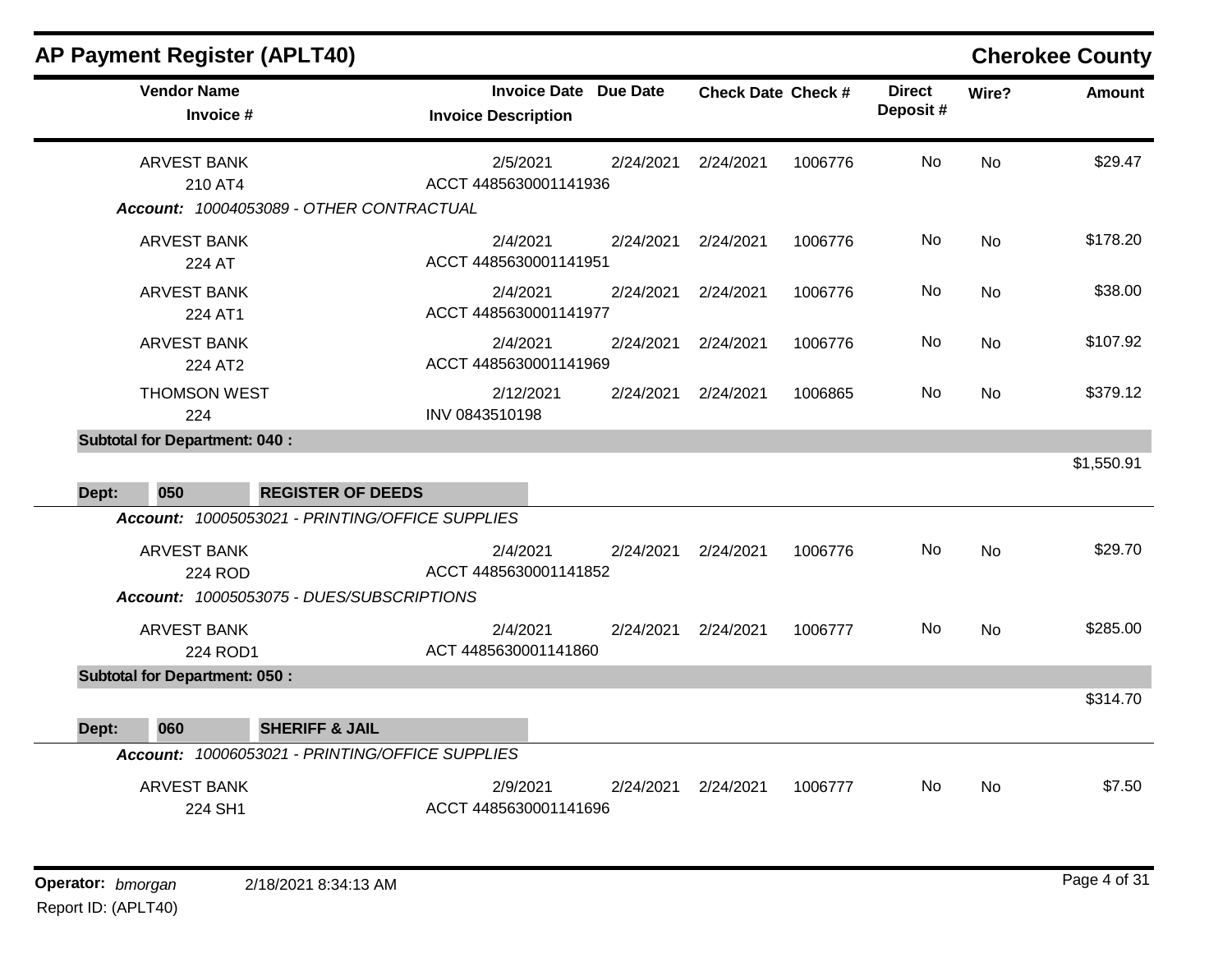| <b>Vendor Name</b><br>Invoice #                                                          | <b>Invoice Date Due Date</b><br><b>Invoice Description</b> |                      | <b>Check Date Check #</b> |         | <b>Direct</b><br>Deposit# | Wire?     | Amount   |
|------------------------------------------------------------------------------------------|------------------------------------------------------------|----------------------|---------------------------|---------|---------------------------|-----------|----------|
| ETTINGER'S OFFICE SUPPLY<br>5361520                                                      | 2/9/2021<br>INV 5361520                                    | 2/24/2021 2/24/2021  |                           | 1006804 | No.                       | <b>No</b> | \$61.73  |
| ETTINGER'S OFFICE SUPPLY<br>5330960                                                      | 10/15/2020<br>INV 5330960                                  | 12/31/2020 2/24/2021 |                           | 1006804 | No.                       | <b>No</b> | \$96.00  |
| ETTINGER'S OFFICE SUPPLY<br>5342890                                                      | 11/30/2020<br>INV 5342890                                  | 12/31/2020 2/24/2021 |                           | 1006804 | No                        | <b>No</b> | \$249.59 |
| <b>QUILL CORPORATION</b><br>14390602                                                     | 2/12/2021<br>INV 14390602                                  | 2/24/2021 2/24/2021  |                           | 1006851 | No                        | No        | \$60.24  |
| <b>QUILL CORPORATION</b><br>14410578                                                     | 2/12/2021<br>INV 14410578                                  | 2/24/2021 2/24/2021  |                           | 1006851 | No.                       | <b>No</b> | \$24.57  |
| ETTINGER'S OFFICE SUPPLY<br>535738-0                                                     | 2/8/2021<br>INV 5357380                                    | 2/24/2021 2/24/2021  |                           | 1006804 | No.                       | <b>No</b> | \$275.96 |
| <b>CINTAS CORP</b><br>8405003218<br>Account: 10006053022 - EMPLOYEE UNIFORMS/ACCESSORIES | 2/12/2021<br>INV 8405003218                                | 2/24/2021 2/24/2021  |                           | 1006790 | <b>No</b>                 | <b>No</b> | \$561.10 |
|                                                                                          |                                                            |                      |                           |         |                           |           |          |
| SOUTHERN UNIFORM & EQUIPMENT 12/11/2020<br>111617                                        | <b>INV 111617</b>                                          | 12/31/2020 2/24/2021 |                           | 1006859 | <b>No</b>                 | <b>No</b> | \$46.97  |
| SOUTHERN UNIFORM & EQUIPMENT<br>111702                                                   | 12/14/2020<br><b>INV 111702</b>                            | 12/31/2020 2/24/2021 |                           | 1006859 | No                        | <b>No</b> | \$99.98  |
| SOUTHERN UNIFORM & EQUIPMENT<br>112256                                                   | 12/30/2020<br><b>INV 112256</b>                            | 12/31/2020 2/24/2021 |                           | 1006859 | No                        | <b>No</b> | \$661.91 |
| NEWEGG BUSINESS, INC<br>1303203629                                                       | 2/12/2021<br>INV 1303203629                                | 2/24/2021 2/24/2021  |                           | 1006839 | No                        | <b>No</b> | \$229.98 |
| SOUTHERN UNIFORM & EQUIPMENT<br>113862                                                   | 2/9/2021<br>INV 113862                                     | 2/24/2021 2/24/2021  |                           | 1006859 | No.                       | <b>No</b> | \$308.27 |
| <b>EMBLEM ENTERPRISES INC</b><br>810980                                                  | 2/9/2021<br><b>INV 810980</b>                              | 2/24/2021 2/24/2021  |                           | 1006803 | No                        | <b>No</b> | \$486.07 |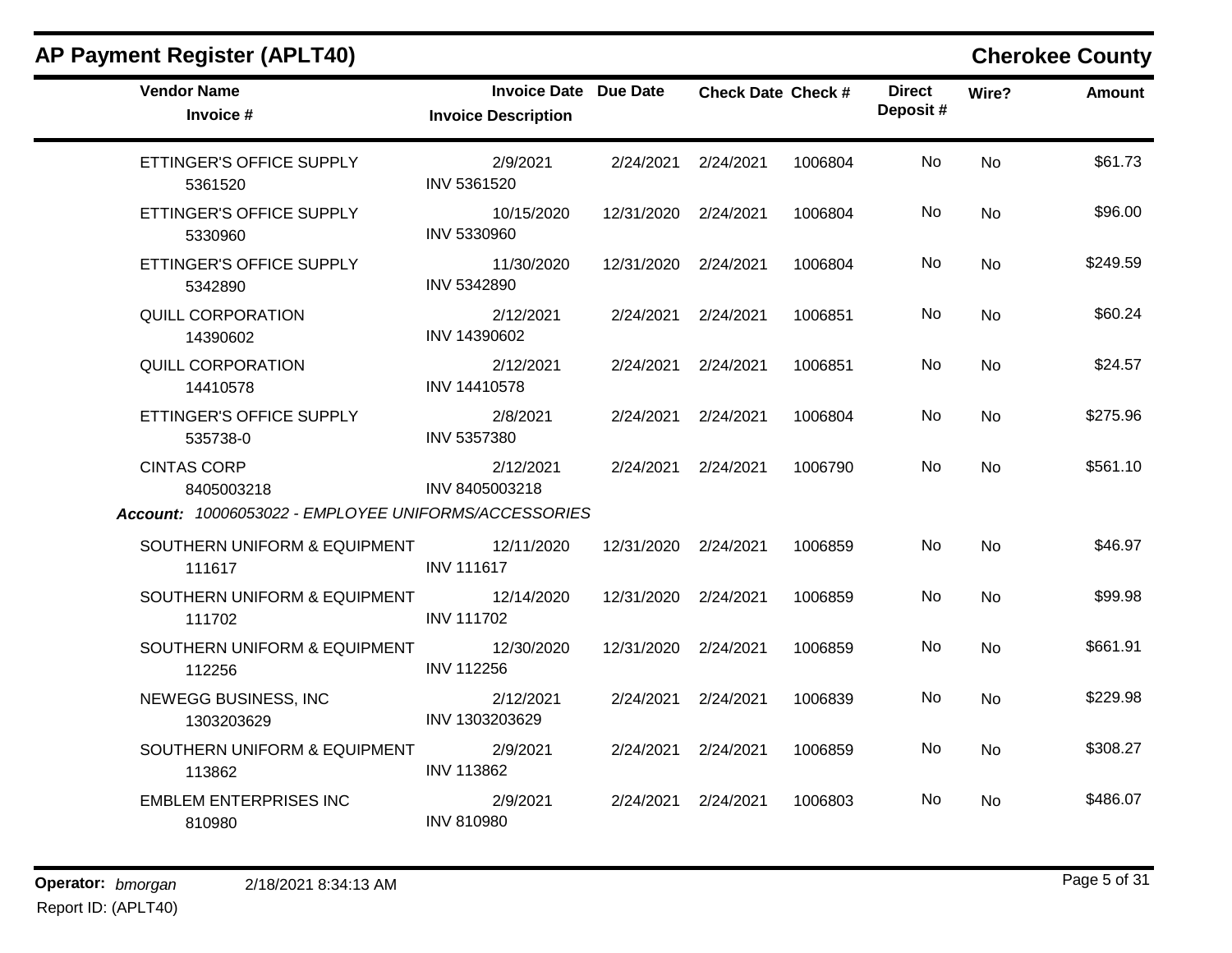| <b>Vendor Name</b><br>Invoice #                                                        | <b>Invoice Date Due Date</b><br><b>Invoice Description</b> | <b>Check Date Check #</b> |         | <b>Direct</b><br>Deposit# | Wire?     | <b>Amount</b> |
|----------------------------------------------------------------------------------------|------------------------------------------------------------|---------------------------|---------|---------------------------|-----------|---------------|
| SOUTHERN UNIFORM & EQUIPMENT<br>113948<br>Account: 10006053025 - PARTS/VEHICLE REPAIRS | 2/12/2021<br><b>INV 113948</b>                             | 2/24/2021 2/24/2021       | 1006859 | No                        | <b>No</b> | \$161.97      |
| NATALINIS AUTOMOTIVE<br>761250                                                         | 2/4/2021<br><b>INV 761250</b>                              | 2/24/2021 2/24/2021       | 1006835 | No                        | <b>No</b> | \$46.49       |
| NATALINIS AUTOMOTIVE<br>761145                                                         | 2/4/2021<br><b>INV 761145</b>                              | 2/24/2021 2/24/2021       | 1006835 | No.                       | <b>No</b> | \$19.74       |
| FRANK FLETCHER DODGE<br>131960                                                         | 2/8/2021<br><b>INV 131960</b>                              | 2/24/2021 2/24/2021       | 1006810 | No.                       | <b>No</b> | \$14.96       |
| Account: 10006053040 - JANITORIAL SUPPLIES                                             |                                                            |                           |         |                           |           |               |
| <b>HENRY KRAFT INC</b><br>317164                                                       | 2/9/2021<br><b>INV 317164</b>                              | 2/24/2021 2/24/2021       | 1006814 | No                        | <b>No</b> | \$158.50      |
| <b>HENRY KRAFT INC</b><br>317117                                                       | 2/9/2021<br><b>INV 317117</b>                              | 2/24/2021 2/24/2021       | 1006814 | No                        | No        | \$1,135.84    |
| Account: 10006053068 - OTHER COMMODITIES                                               |                                                            |                           |         |                           |           |               |
| <b>ARVEST BANK</b><br>224 SH                                                           | 2/9/2021<br>ACCT 4485630001141605                          | 2/24/2021 2/24/2021       | 1006777 | No                        | <b>No</b> | \$61.37       |
| Account: 10006053072 - GAS, ELECTRIC, WATER                                            |                                                            |                           |         |                           |           |               |
| <b>KANSAS GAS SERVICE</b><br>224 SH                                                    | 2/9/2021<br>ACCT 510401545 1674911 36                      | 2/24/2021 2/24/2021       | 1006819 | No                        | <b>No</b> | \$827.38      |
| SERVICE RECYCLING, LLC<br>SR4035                                                       | 2/8/2021<br><b>INV SR4035</b>                              | 2/24/2021 2/24/2021       | 1006856 | No.                       | No        | \$45.00       |
| Account: 10006053073 - TRANSPORTATION                                                  |                                                            |                           |         |                           |           |               |
| <b>ARVEST BANK</b><br>224 SH1<br>Account: 10006053074 - TELEPHONE BILLS                | 2/9/2021<br>ACCT 4485630001141696                          | 2/24/2021 2/24/2021       | 1006777 | No.                       | <b>No</b> | \$16.49       |

### **AP Payment Register (APLT40) Cherokee County**  $\blacksquare$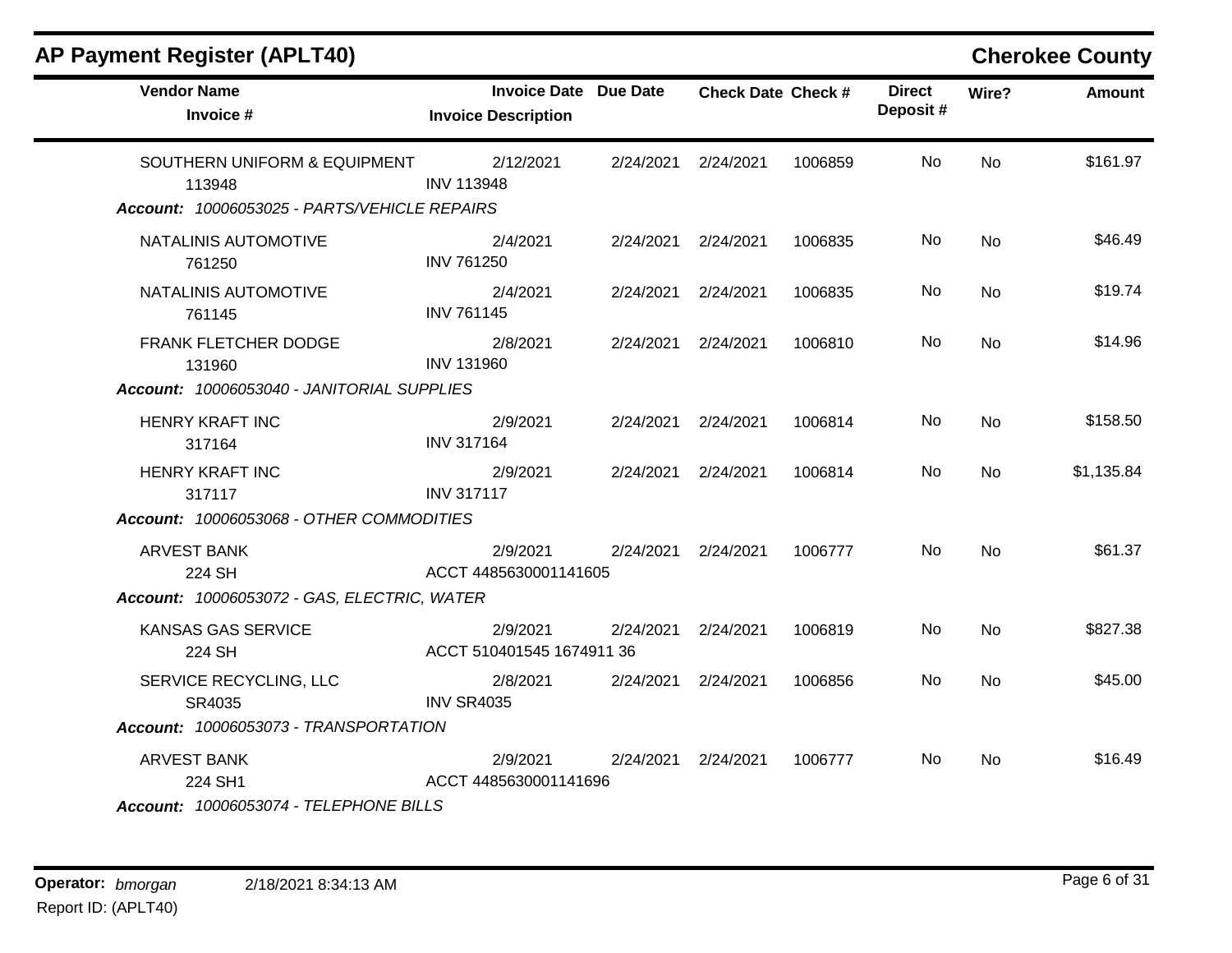| <b>AP Payment Register (APLT40)</b>                                            |                   |                                                            |            |                           |         |                           |           | <b>Cherokee County</b> |
|--------------------------------------------------------------------------------|-------------------|------------------------------------------------------------|------------|---------------------------|---------|---------------------------|-----------|------------------------|
| <b>Vendor Name</b><br>Invoice #                                                |                   | <b>Invoice Date Due Date</b><br><b>Invoice Description</b> |            | <b>Check Date Check #</b> |         | <b>Direct</b><br>Deposit# | Wire?     | <b>Amount</b>          |
| CRAW-KAN TELEPHONE COOPERATIVE INC<br>224 SH                                   | ACCT 121787       | 2/8/2021                                                   | 2/24/2021  | 2/24/2021                 | 1006798 | No                        | <b>No</b> | \$38.98                |
| <b>CENTURYLINK</b><br>224 SH<br>Account: 10006053076 - PROFESSIONAL SERVICES   |                   | 2/9/2021<br>ACCT 314237715                                 | 2/24/2021  | 2/24/2021                 | 1006785 | No                        | <b>No</b> | \$89.69                |
| OFFICE OF THE SECRETARY OF STATE<br>210                                        |                   | 2/4/2021<br>NOTARY PUBLIC/CODY CONRAD                      | 2/24/2021  | 2/24/2021                 | 1006843 | No                        | <b>No</b> | \$25.00                |
| <b>NATIONWIDE</b><br>210<br>Account: 10006053080 - MAINTENANCE/BLDGS & GROUNDS |                   | 2/4/2021<br>ACCT 238019495                                 | 2/24/2021  | 2/24/2021                 | 1006838 | No                        | <b>No</b> | \$50.00                |
| <b>CDL ELECTRIC</b><br>W38275                                                  | <b>INV W38275</b> | 12/17/2020                                                 | 12/31/2020 | 2/24/2021                 | 1006783 | No                        | <b>No</b> | \$5,083.52             |
| <b>ARVEST BANK</b><br>224 SH                                                   |                   | 2/9/2021<br>ACCT 4485630001141605                          | 2/24/2021  | 2/24/2021                 | 1006777 | No                        | <b>No</b> | \$1,741.79             |
| MID AMERICA PEST CONTROL, LLC<br>1192 SH                                       | <b>INV 1192</b>   | 2/9/2021                                                   | 2/24/2021  | 2/24/2021                 | 1006831 | No                        | <b>No</b> | \$68.81                |
| <b>ARVEST BANK</b><br>224 SH2<br>Account: 10006053083 - EQUIPMENT LEASE/RENTAL |                   | 2/9/2021<br>ACCT 4485630001141704                          | 2/24/2021  | 2/24/2021                 | 1006777 | No                        | <b>No</b> | \$71.60                |
| <b>TOSHIBA FINANCIAL SERVICES</b><br>28676075                                  | INV 28676075      | 2/10/2021                                                  | 2/24/2021  | 2/24/2021                 | 1006866 | No                        | <b>No</b> | \$579.27               |
| Account: 10006053088 - CLASSES/TRAINING FEES                                   |                   |                                                            |            |                           |         |                           |           |                        |
| <b>ARVEST BANK</b><br>224 SH3                                                  |                   | 2/9/2021<br>ACCT 4485630001141720                          | 2/24/2021  | 2/24/2021                 | 1006777 | No                        | <b>No</b> | \$29.50                |
| <b>ARVEST BANK</b><br>224 SH                                                   |                   | 2/9/2021<br>ACCT 4485630001141605                          | 2/24/2021  | 2/24/2021                 | 1006777 | No                        | <b>No</b> | \$405.95               |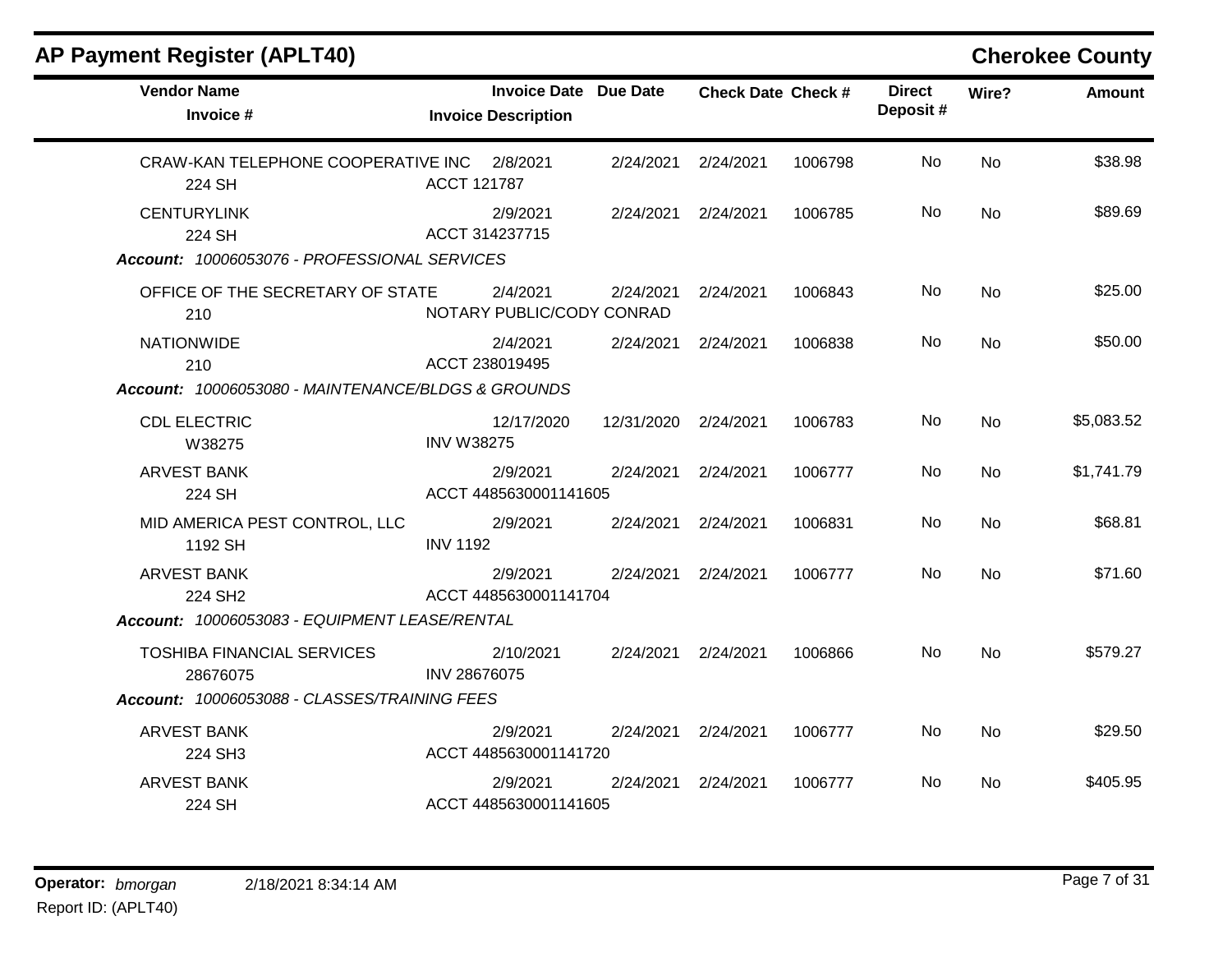| <b>Vendor Name</b><br>Invoice #                                                               | <b>Invoice Date Due Date</b><br><b>Invoice Description</b> |           | <b>Check Date Check #</b> |         | <b>Direct</b><br>Deposit# | Wire?     | <b>Amount</b> |
|-----------------------------------------------------------------------------------------------|------------------------------------------------------------|-----------|---------------------------|---------|---------------------------|-----------|---------------|
| <b>ARVEST BANK</b><br>224 SH4<br>Account: 10006053732 - INMATE FOOD                           | 2/9/2021<br>ACCT 4485638000228604                          | 2/24/2021 | 2/24/2021                 | 1006777 | No.                       | <b>No</b> | \$75.00       |
| CONSOLIDATED CORRECTIONAL FOOD SE<br>19012721<br>Account: 10006053737 - INMATE PERSONAL ITEMS | 2/8/2021<br>INV 19012721                                   | 2/24/2021 | 2/24/2021                 | 1006794 | No.                       | <b>No</b> | \$12,115.21   |
| <b>TURNKEY CORRECTIONS</b><br>10015600                                                        | 2/9/2021<br>INV 10015600                                   | 2/24/2021 | 2/24/2021                 | 1006869 | No.                       | <b>No</b> | \$2,946.32    |
| <b>TURNKEY CORRECTIONS</b><br>10015713                                                        | 2/9/2021<br>INV 10015713                                   | 2/24/2021 | 2/24/2021                 | 1006869 | <b>No</b>                 | <b>No</b> | \$258.05      |
| <b>TURNKEY CORRECTIONS</b><br>10015822                                                        | 2/9/2021<br>INV 10015822                                   | 2/24/2021 | 2/24/2021                 | 1006869 | No.                       | <b>No</b> | \$140.30      |
| <b>TURNKEY CORRECTIONS</b><br>10016245                                                        | 2/9/2021<br>INV 10016245                                   | 2/24/2021 | 2/24/2021                 | 1006869 | No.                       | <b>No</b> | \$14.00       |
| <b>ARVEST BANK</b><br>224 SH1                                                                 | 2/9/2021<br>ACCT 4485630001141696                          | 2/24/2021 | 2/24/2021                 | 1006777 | No.                       | <b>No</b> | \$40.28       |
| Account: 10006053786 - INMATE MEDICAL                                                         |                                                            |           |                           |         |                           |           |               |
| <b>VIA CHRISTI HOSPITAL PITT</b><br><b>VAN95372</b>                                           | 2/12/2021<br>ACCT VAN94166                                 | 2/24/2021 | 2/24/2021                 | 1006871 | No.                       | <b>No</b> | \$43.61       |
| <b>VIA CHRISTI HOSPITAL PITT</b><br>VAN91004                                                  | 2/12/2021<br>ACCT VAN91004/NEGOT RATE                      | 2/24/2021 | 2/24/2021                 | 1006871 | <b>No</b>                 | <b>No</b> | \$464.87      |
| MCKESSON MEDICAL-SURGICAL<br>20768551                                                         | 2/9/2021<br>INV 20768551                                   | 2/24/2021 | 2/24/2021                 | 1006828 | <b>No</b>                 | <b>No</b> | \$286.15      |
| <b>BTX KS INC</b><br>3228013121                                                               | 2/10/2021<br>INV 3228013121                                | 2/24/2021 | 2/24/2021                 | 1006781 | No.                       | <b>No</b> | \$684.00      |
| <b>WELLPATH LLC</b><br>76218                                                                  | 2/12/2021<br>INV 0076218                                   | 2/24/2021 | 2/24/2021                 | 1006872 | No.                       | <b>No</b> | \$54.00       |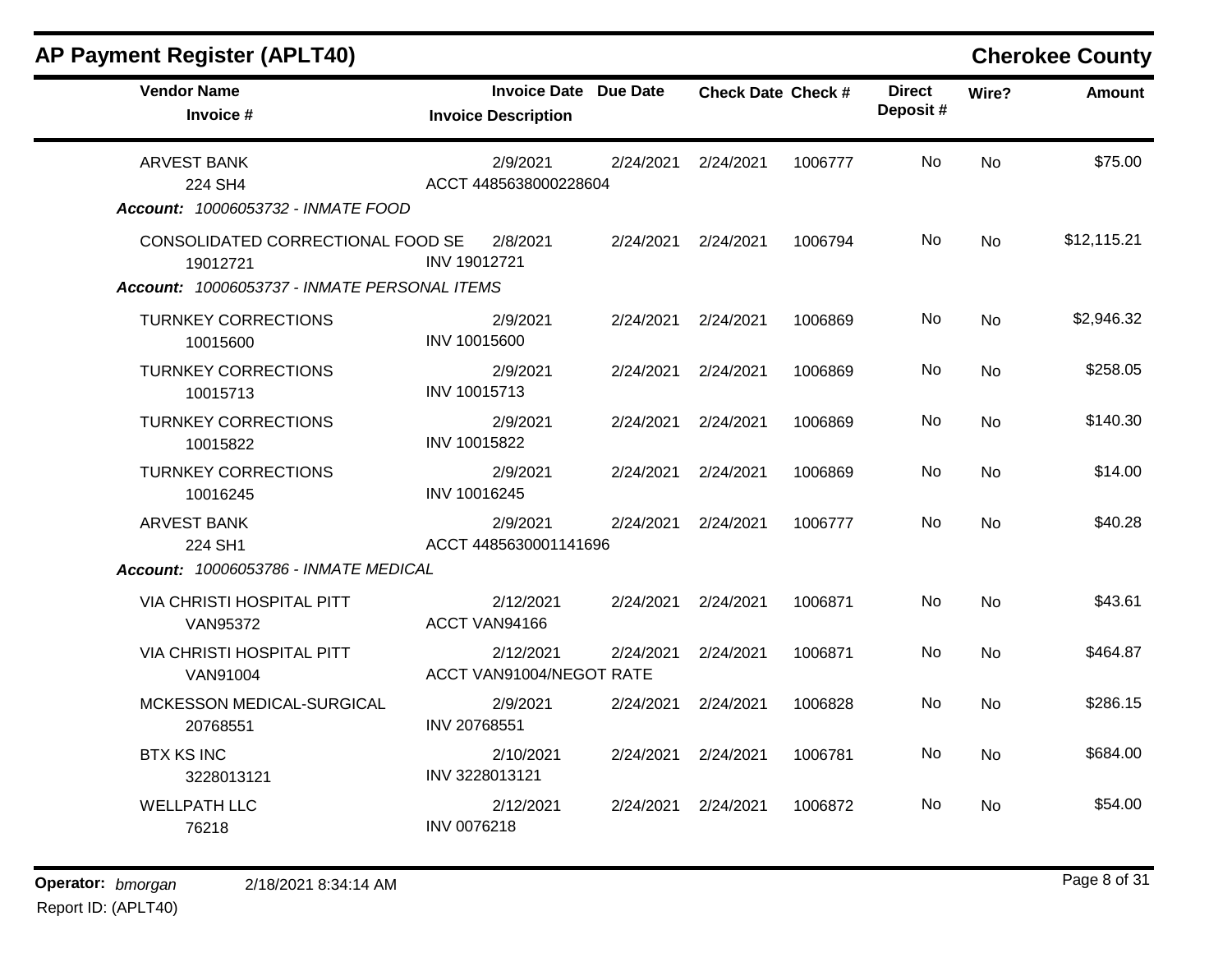| <b>AP Payment Register (APLT40)</b>             |                                                            |           |                           |         |                           |           | <b>Cherokee County</b> |
|-------------------------------------------------|------------------------------------------------------------|-----------|---------------------------|---------|---------------------------|-----------|------------------------|
| <b>Vendor Name</b><br>Invoice #                 | <b>Invoice Date Due Date</b><br><b>Invoice Description</b> |           | <b>Check Date Check #</b> |         | <b>Direct</b><br>Deposit# | Wire?     | Amount                 |
| <b>Subtotal for Department: 060:</b>            |                                                            |           |                           |         |                           |           | \$30,963.51            |
| 070<br>Dept:<br><b>DISTRICT COURT</b>           |                                                            |           |                           |         |                           |           |                        |
| Account: 10007053021 - PRINTING/OFFICE SUPPLIES |                                                            |           |                           |         |                           |           |                        |
| ETTINGER'S OFFICE SUPPLY<br>5359390             | 2/12/2021<br>INV 5359390                                   | 2/24/2021 | 2/24/2021                 | 1006804 | No.                       | No        | \$310.92               |
| Account: 10007053028 - COMPUTER SUPPLIES        |                                                            |           |                           |         |                           |           |                        |
| ADVANTAGE COMPUTER ENTERPRISES IN<br>82112      | 2/12/2021<br><b>INV 82112</b>                              | 2/24/2021 | 2/24/2021                 | 1006772 | No                        | <b>No</b> | \$894.00               |
| ADVANTAGE COMPUTER ENTERPRISES IN<br>81674      | 2/12/2021<br><b>INV 81674</b>                              | 2/24/2021 | 2/24/2021                 | 1006772 | No                        | <b>No</b> | \$56.25                |
| ADVANTAGE COMPUTER ENTERPRISES IN<br>81676      | 2/12/2021<br><b>INV 81676</b>                              | 2/24/2021 | 2/24/2021                 | 1006772 | No                        | <b>No</b> | \$37.50                |
| ADVANTAGE COMPUTER ENTERPRISES IN<br>81681      | 2/12/2021<br><b>INV 81681</b>                              | 2/24/2021 | 2/24/2021                 | 1006772 | No                        | <b>No</b> | \$37.50                |
| ADVANTAGE COMPUTER ENTERPRISES IN<br>81688      | 2/12/2021<br><b>INV 81688</b>                              | 2/24/2021 | 2/24/2021                 | 1006772 | No                        | <b>No</b> | \$37.50                |
| ADVANTAGE COMPUTER ENTERPRISES IN<br>81693      | 2/12/2021<br><b>INV 81693</b>                              | 2/24/2021 | 2/24/2021                 | 1006772 | No                        | <b>No</b> | \$131.25               |
| ADVANTAGE COMPUTER ENTERPRISES IN<br>81684      | 2/12/2021<br><b>INV 81684</b>                              | 2/24/2021 | 2/24/2021                 | 1006772 | No                        | No        | \$37.50                |
| ADVANTAGE COMPUTER ENTERPRISES IN<br>81689      | 2/12/2021<br><b>INV 81689</b>                              | 2/24/2021 | 2/24/2021                 | 1006772 | No.                       | <b>No</b> | \$75.00                |
| Account: 10007053029 - MISC SUPPLIES            |                                                            |           |                           |         |                           |           |                        |
| KANSAS JUDICIAL COUNCIL<br>40933                | 2/12/2021<br><b>INV 40933</b>                              | 2/24/2021 | 2/24/2021                 | 1006820 | No.                       | <b>No</b> | \$85.00                |
| Account: 10007053075 - DUES/SUBSCRIPTIONS       |                                                            |           |                           |         |                           |           |                        |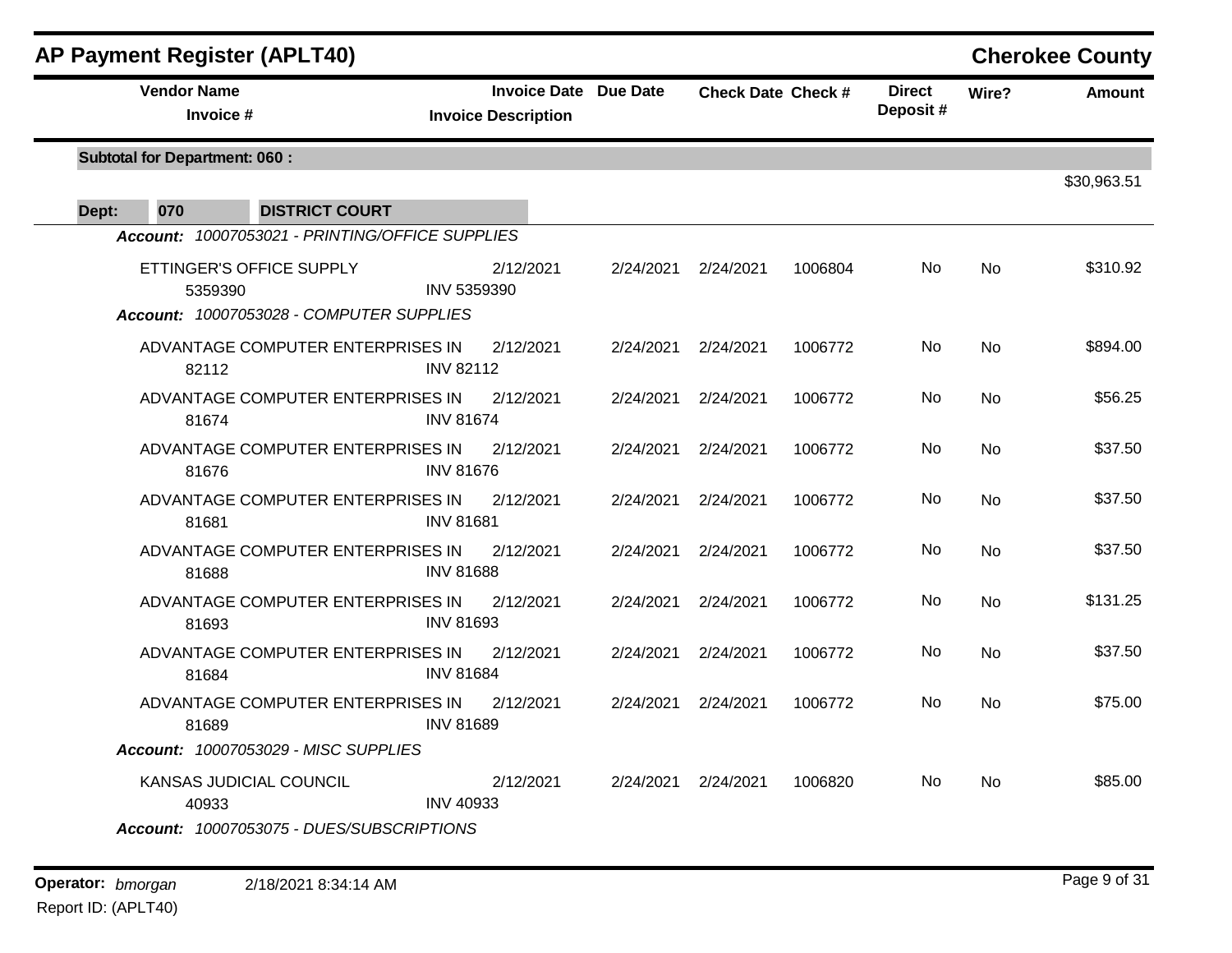|       | <b>AP Payment Register (APLT40)</b>         |                                                                             |                                                      |                              |                           |         |                           |           | <b>Cherokee County</b> |
|-------|---------------------------------------------|-----------------------------------------------------------------------------|------------------------------------------------------|------------------------------|---------------------------|---------|---------------------------|-----------|------------------------|
|       | <b>Vendor Name</b><br>Invoice #             |                                                                             | <b>Invoice Description</b>                           | <b>Invoice Date Due Date</b> | <b>Check Date Check #</b> |         | <b>Direct</b><br>Deposit# | Wire?     | <b>Amount</b>          |
|       | 224                                         | AMERICAN JUDGES ASSOCIATION<br>Account: 10007053076 - PROFESSIONAL SERVICES | 2/12/2021<br>MEMBERSHIP DUES, HON. OLIVER KENT LYNCH | 2/24/2021                    | 2/24/2021                 | 1006773 | <b>No</b>                 | <b>No</b> | \$175.00               |
|       | <b>ROBERT E MYERS</b><br>7278               |                                                                             | 2/12/2021<br><b>INV 7278</b>                         | 2/24/2021                    | 2/24/2021                 | 1006852 | No                        | <b>No</b> | \$1,026.48             |
|       | <b>COPY PRODUCTS INC</b><br>360899          | Account: 10007053083 - EQUIPMENT LEASE/RENTAL                               | 2/12/2021<br><b>INV 360899</b>                       | 2/24/2021                    | 2/24/2021                 | 1006795 | No.                       | <b>No</b> | \$171.12               |
|       | <b>Subtotal for Department: 070:</b><br>080 | <b>COURTHOUSE</b>                                                           |                                                      |                              |                           |         |                           |           | \$3,075.02             |
| Dept: |                                             | Account: 10008053021 - PRINTING/OFFICE SUPPLIES                             |                                                      |                              |                           |         |                           |           |                        |
|       | <b>ARVEST BANK</b><br>224 CL                | Account: 10008053040 - JANITORIAL SUPPLIES                                  | 2/4/2021<br>ACCT 4485-6300-0114-1787                 | 2/24/2021                    | 2/24/2021                 | 1006776 | No                        | <b>No</b> | \$19.01                |
|       | TRUE VALUE COLUMBUS<br>224 CH               |                                                                             | 2/11/2021<br><b>TRANS A430532</b>                    | 2/24/2021                    | 2/24/2021                 | 1006868 | No                        | <b>No</b> | \$18.99                |
|       | <b>CINTAS #459</b><br>4071626544            |                                                                             | 2/8/2021<br>INV 4071626544                           | 2/24/2021                    | 2/24/2021                 | 1006789 | No                        | No        | \$58.26                |
|       | <b>CINTAS #459</b><br>4074808969            |                                                                             | 2/4/2021<br>INV 4074808969                           | 2/24/2021                    | 2/24/2021                 | 1006789 | No                        | <b>No</b> | \$46.80                |
|       | <b>CINTAS #459</b><br>4075463054            | Account: 10008053042 - BREAKROOM SUPPLIES                                   | 2/12/2021<br>INV 4075463054                          | 2/24/2021                    | 2/24/2021                 | 1006789 | No                        | No        | \$46.82                |
|       | <b>CULLIGAN OF JOPLIN</b><br>183552         |                                                                             | 2/5/2021<br><b>INV 183552</b>                        | 2/24/2021                    | 2/24/2021                 | 1006799 | No                        | <b>No</b> | \$13.40                |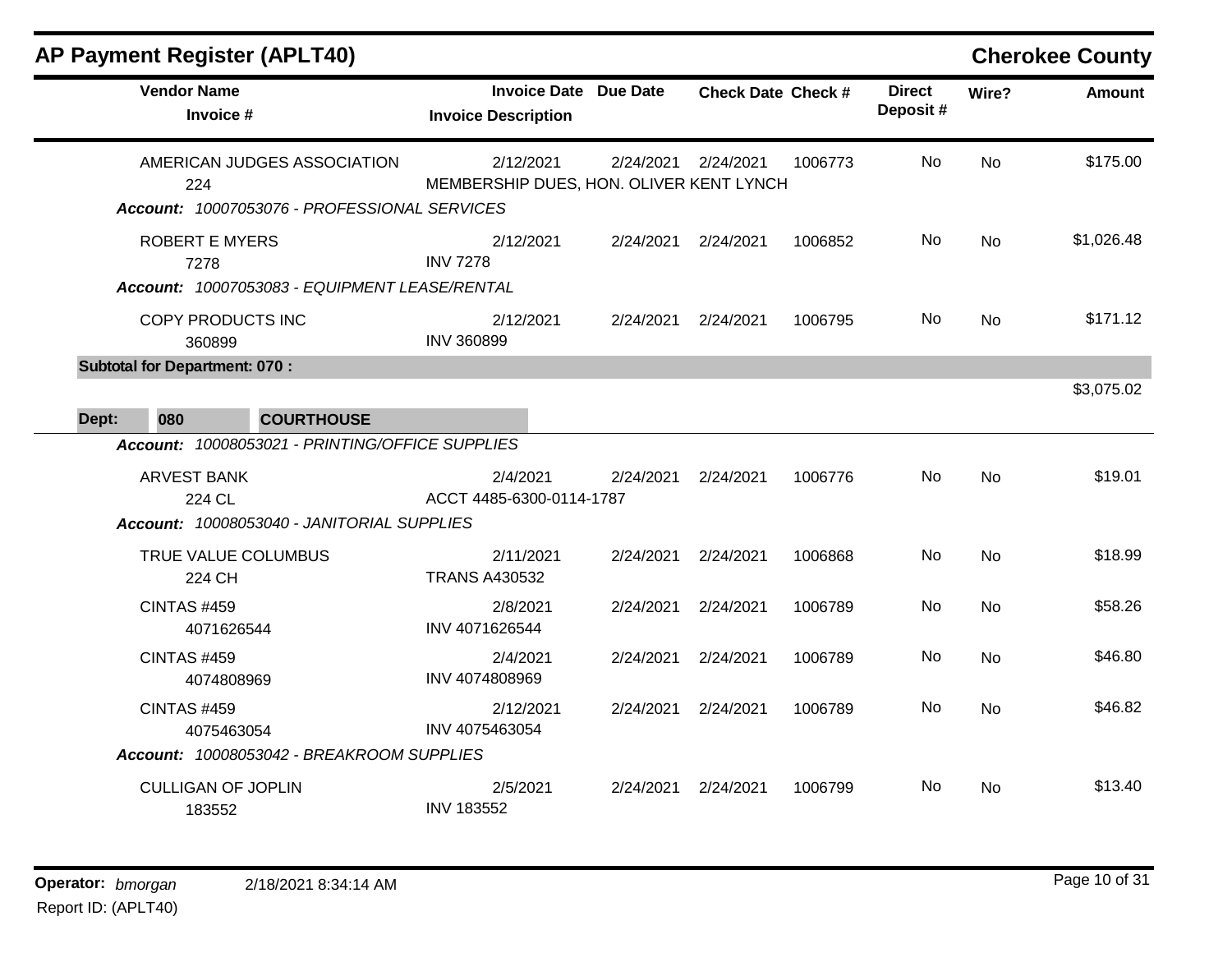| <b>AP Payment Register (APLT40)</b>                                                   |                                                            |                      |                           |         |                           |           | <b>Cherokee County</b> |
|---------------------------------------------------------------------------------------|------------------------------------------------------------|----------------------|---------------------------|---------|---------------------------|-----------|------------------------|
| <b>Vendor Name</b><br>Invoice #                                                       | <b>Invoice Date Due Date</b><br><b>Invoice Description</b> |                      | <b>Check Date Check #</b> |         | <b>Direct</b><br>Deposit# | Wire?     | <b>Amount</b>          |
| <b>CULLIGAN OF JOPLIN</b><br>181398<br>Account: 10008053072 - GAS, ELECTRIC, WATER    | 12/31/2020<br><b>INV 181398</b>                            | 12/31/2020 2/24/2021 |                           | 1006799 | No                        | <b>No</b> | \$6.50                 |
| <b>KANSAS GAS SERVICE</b><br>224 CH                                                   | 2/12/2021<br>ACCT 510241094 1188724 27                     | 2/24/2021            | 2/24/2021                 | 1006819 | No                        | No        | \$376.22               |
| PRO SOLUTIONS, LLC<br>202101068<br>Account: 10008053080 - MAINTENANCE/BLDGS & GROUNDS | 2/12/2021<br>INV 2021-01-068                               | 2/24/2021            | 2/24/2021                 | 1006847 | No.                       | No        | \$1,203.56             |
| <b>HENRY KRAFT INC</b><br>317787                                                      | 2/12/2021<br><b>INV 317787</b>                             |                      | 2/24/2021 2/24/2021       | 1006814 | No                        | <b>No</b> | \$175.00               |
| TOUCHTON ELECTRIC INC<br>58496                                                        | 2/16/2021<br><b>INV 58496</b>                              | 2/24/2021            | 2/24/2021                 | 1006867 | No                        | No        | \$34.00                |
| TOUCHTON ELECTRIC INC<br>58010                                                        | 2/5/2021<br><b>INV 58010</b>                               | 2/24/2021            | 2/24/2021                 | 1006867 | No                        | <b>No</b> | \$422.10               |
| <b>MARMIC FIRE &amp; SAFETY CO</b><br>8617548                                         | 2/8/2021<br><b>INV 8617548</b>                             | 2/24/2021            | 2/24/2021                 | 1006826 | No                        | <b>No</b> | \$669.81               |
| TRUE VALUE COLUMBUS<br>A429959                                                        | 2/4/2021<br><b>TRANS A429959</b>                           | 2/24/2021            | 2/24/2021                 | 1006868 | No.                       | <b>No</b> | \$25.99                |
| TRUE VALUE COLUMBUS<br>A430014                                                        | 2/5/2021<br><b>TRANS A430014</b>                           | 2/24/2021            | 2/24/2021                 | 1006868 | No                        | <b>No</b> | \$13.77                |
| <b>QUALITY PEST CONTROL INC</b><br>224                                                | 2/4/2021<br><b>MONTHLY SPRAY</b>                           |                      | 2/24/2021 2/24/2021       | 1006850 | No.                       | No        | \$50.00                |
| Account: 10008053089 - OTHER CONTRACTUAL                                              |                                                            |                      |                           |         |                           |           |                        |
| <b>CRAWFORD COUNTY CLERK</b><br>224                                                   | 2/4/2021<br>DISTRICT CORONER SALARY/CHEROKEE CO            | 2/24/2021            | 2/24/2021                 | 1006796 | No                        | No        | \$932.50               |
| <b>JAYHAWK SIGNS &amp; GRAPHICS</b><br>221501                                         | 2/16/2021<br><b>INV 221501</b>                             |                      | 2/24/2021 2/24/2021       | 1006816 | No                        | No        | \$525.00               |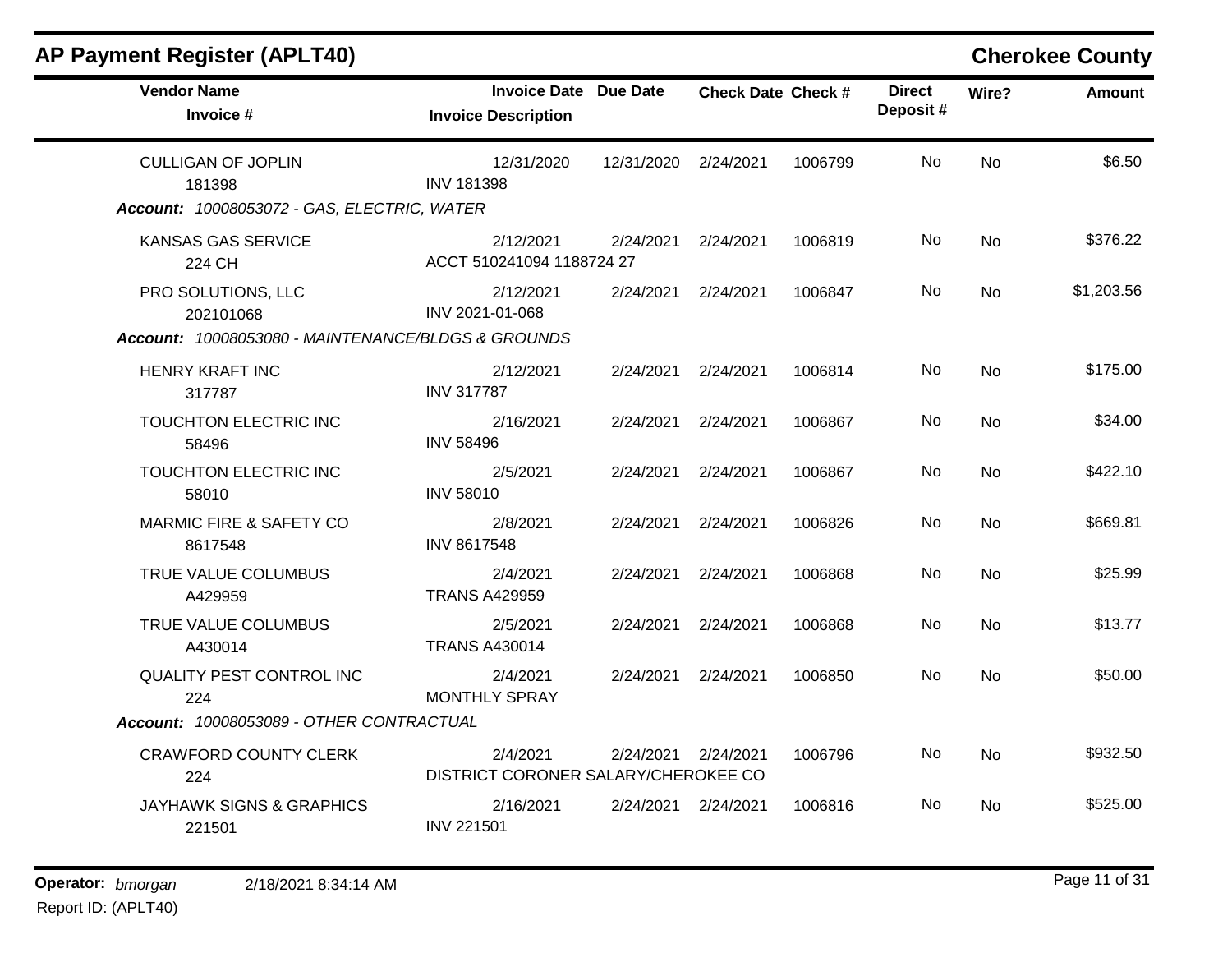|       |                                      | AP Payment Register (APLT40)                                             |                                   |                              |                           |         |                           |           | <b>Cherokee County</b> |
|-------|--------------------------------------|--------------------------------------------------------------------------|-----------------------------------|------------------------------|---------------------------|---------|---------------------------|-----------|------------------------|
|       | <b>Vendor Name</b><br>Invoice #      |                                                                          | <b>Invoice Description</b>        | <b>Invoice Date Due Date</b> | <b>Check Date Check #</b> |         | <b>Direct</b><br>Deposit# | Wire?     | <b>Amount</b>          |
|       | 224                                  | COMPUTER INFORMATION CONCEPTS                                            | 2/8/2021<br>SIGNATURE FILE SET UP | 2/24/2021                    | 2/24/2021                 | 1006793 | <b>No</b>                 | <b>No</b> | \$300.00               |
|       | 2021-001                             | DERFELT FUNERAL HOME<br><b>Account: 10008053299 - S.P.A.R.K Planning</b> | 2/12/2021<br>INV 2021-001         | 2/24/2021                    | 2/24/2021                 | 1006801 | No                        | <b>No</b> | \$10,800.00            |
|       | NATALINIS AUTOMOTIVE<br>761782       |                                                                          | 2/9/2021<br><b>INV 761782</b>     | 2/24/2021                    | 2/24/2021                 | 1006837 | No                        | <b>No</b> | \$3,284.99             |
|       | <b>Subtotal for Department: 080:</b> |                                                                          |                                   |                              |                           |         |                           |           |                        |
| Dept: | 090                                  | <b>EMERGENCY PREPAREDNESS</b>                                            |                                   |                              |                           |         |                           |           | \$19,022.72            |
|       |                                      | Account: 10009053029 - MISC SUPPLIES                                     |                                   |                              |                           |         |                           |           |                        |
|       | <b>ARVEST BANK</b><br>224 EM         | Account: 10009053072 - GAS, ELECTRIC, WATER                              | 2/4/2021<br>ACCT 4485630001141894 | 2/24/2021                    | 2/24/2021                 | 1006776 | No                        | <b>No</b> | \$19.06                |
|       | <b>EVERGY</b><br>224                 |                                                                          | 2/8/2021<br>ACCT 2457329745       | 2/24/2021                    | 2/24/2021                 | 1006805 | No                        | <b>No</b> | \$34.21                |
|       | 0224                                 | HEARTLAND ELECTRIC COOPERATIVE INC                                       | 2/4/2021<br>ACCT 50891200         | 2/24/2021                    | 2/24/2021                 | 1006813 | No                        | <b>No</b> | \$48.00                |
|       | <b>Subtotal for Department: 090:</b> |                                                                          |                                   |                              |                           |         |                           |           |                        |
| Dept: | 095                                  | <b>HUMAN RESOURCE</b>                                                    |                                   |                              |                           |         |                           |           | \$101.27               |
|       |                                      | Account: 10009553021 - PRINTING/OFFICE SUPPLIES                          |                                   |                              |                           |         |                           |           |                        |
|       | <b>ARVEST BANK</b><br>224 HR         | Account: 10009553089 - OTHER CONTRACTUAL                                 | 2/4/2021<br>ACCT 4485630001141803 | 2/24/2021                    | 2/24/2021                 | 1006776 | No                        | No.       | \$190.87               |
|       | <b>ARVEST BANK</b><br>224 911        |                                                                          | 2/4/2021<br>ACCT 4485630001141886 |                              | 2/24/2021 2/24/2021       | 1006776 | No                        | No        | \$2.85                 |
|       |                                      |                                                                          |                                   |                              |                           |         |                           |           |                        |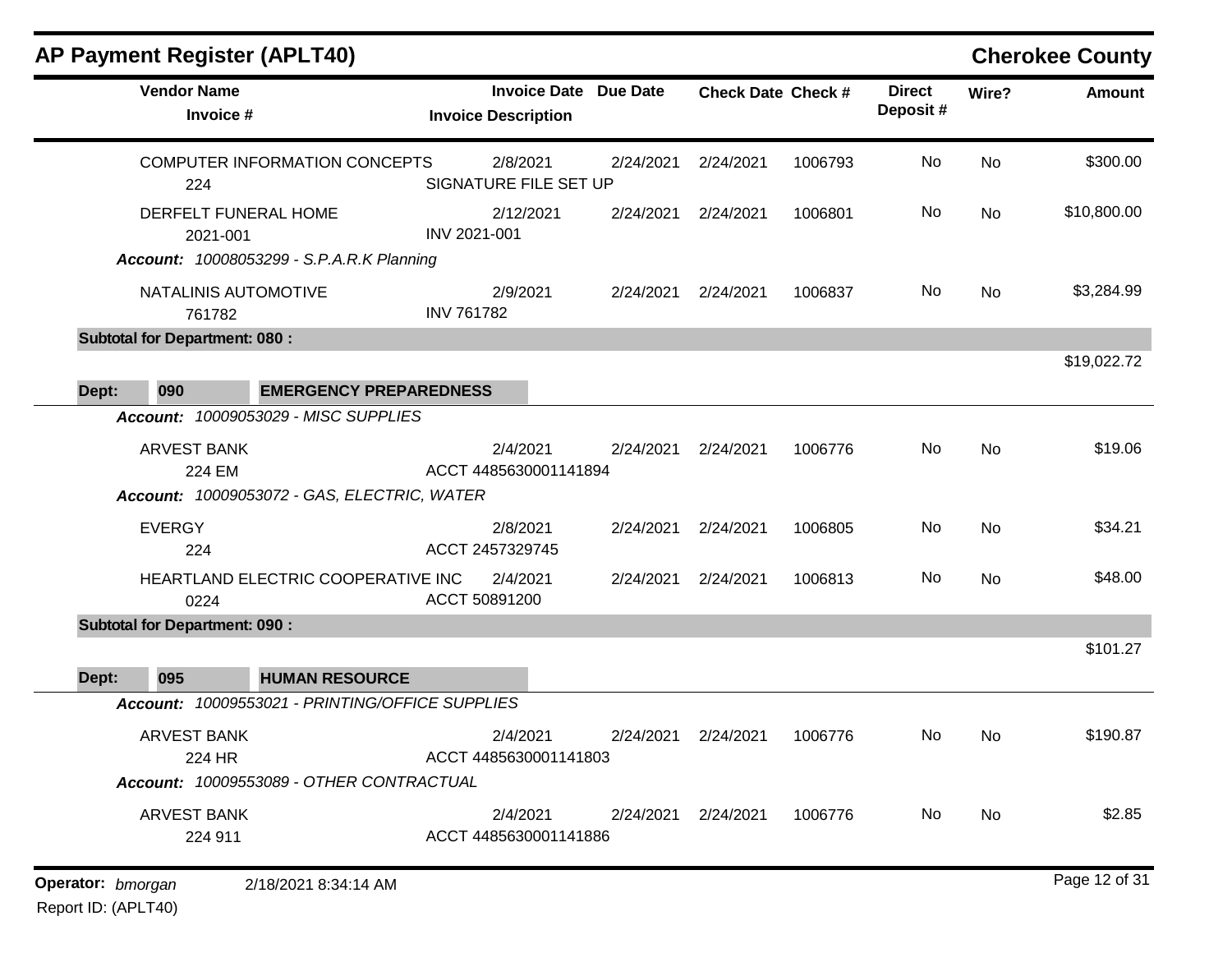|                                      | <b>AP Payment Register (APLT40)</b>             |                                                            |           |                           |         |                           |           | <b>Cherokee County</b> |
|--------------------------------------|-------------------------------------------------|------------------------------------------------------------|-----------|---------------------------|---------|---------------------------|-----------|------------------------|
| <b>Vendor Name</b>                   | Invoice #                                       | <b>Invoice Date Due Date</b><br><b>Invoice Description</b> |           | <b>Check Date Check #</b> |         | <b>Direct</b><br>Deposit# | Wire?     | <b>Amount</b>          |
| <b>Subtotal for Department: 095:</b> |                                                 |                                                            |           |                           |         |                           |           |                        |
| 150<br>Dept:                         | <b>COMPUTER PROGRAMMING</b>                     |                                                            |           |                           |         |                           |           | \$193.72               |
|                                      | Account: 10015053089 - OTHER CONTRACTUAL        |                                                            |           |                           |         |                           |           |                        |
| NEX-TECH<br>224                      |                                                 | 2/8/2021<br>ACCT 403167                                    | 2/24/2021 | 2/24/2021                 | 1006840 | No                        | <b>No</b> | \$2.50                 |
| <b>Subtotal for Department: 150:</b> |                                                 |                                                            |           |                           |         |                           |           |                        |
| 170<br>Dept:                         | <b>JUVENILE DETENTION</b>                       |                                                            |           |                           |         |                           |           | \$2.50                 |
|                                      | Account: 10017053089 - OTHER CONTRACTUAL        |                                                            |           |                           |         |                           |           |                        |
| 6865                                 | SEK REGIONAL JUVENILE DETENTION CTR             | 2/16/2021<br><b>INV 6865</b>                               | 2/24/2021 | 2/24/2021                 | 1006855 | No                        | <b>No</b> | \$8,003.00             |
| <b>Subtotal for Department: 170:</b> |                                                 |                                                            |           |                           |         |                           |           |                        |
|                                      |                                                 |                                                            |           |                           |         |                           |           | \$8,003.00             |
| 190<br>Dept:                         | 911 MAPPING                                     |                                                            |           |                           |         |                           |           |                        |
|                                      | Account: 10019053021 - PRINTING/OFFICE SUPPLIES |                                                            |           |                           |         |                           |           |                        |
| <b>ARVEST BANK</b>                   |                                                 | 2/4/2021                                                   | 2/24/2021 | 2/24/2021                 | 1006776 | No                        | <b>No</b> | \$508.89               |
| 224 911                              |                                                 | ACCT 4485630001141886                                      |           |                           |         |                           |           |                        |
|                                      | Account: 10019053089 - OTHER CONTRACTUAL        |                                                            |           |                           |         |                           |           |                        |
| <b>ARVEST BANK</b>                   |                                                 | 2/4/2021<br>ACCT 4485630001141886                          | 2/24/2021 | 2/24/2021                 | 1006776 | No                        | <b>No</b> | \$92.00                |
| <b>Subtotal for Department: 190:</b> | 224 911                                         |                                                            |           |                           |         |                           |           |                        |
|                                      |                                                 |                                                            |           |                           |         |                           |           | \$600.89               |
| 500<br>Dept:                         | <b>SOLID WASTE RECYCLING</b>                    |                                                            |           |                           |         |                           |           |                        |
|                                      | Account: 10050053502 - SOLID WASTE EXPENSES     |                                                            |           |                           |         |                           |           |                        |
|                                      | SOUTHEAST KANSAS RECYCLING, INC<br>01302021C    | 2/4/2021<br>INV 01302021C                                  |           | 2/24/2021 2/24/2021       | 1006858 | No                        | No        | \$1,200.00             |
|                                      |                                                 |                                                            |           |                           |         |                           |           | Page 13 of 31          |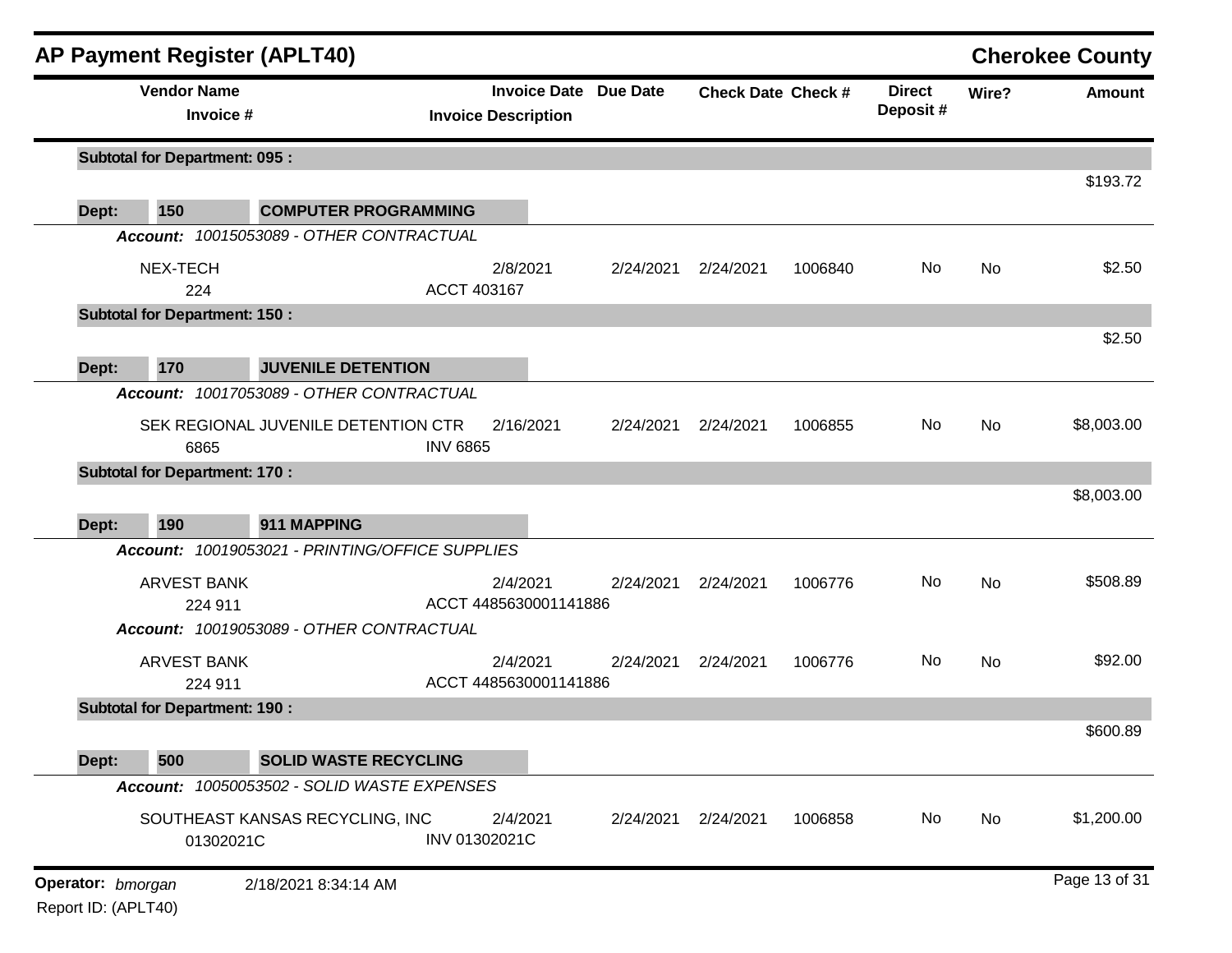|       |                                      |                    |                                       | <b>AP Payment Register (APLT40)</b>             |                            |                                   |                                          |                           |         |                           |           | <b>Cherokee County</b> |
|-------|--------------------------------------|--------------------|---------------------------------------|-------------------------------------------------|----------------------------|-----------------------------------|------------------------------------------|---------------------------|---------|---------------------------|-----------|------------------------|
|       |                                      | <b>Vendor Name</b> | Invoice #                             |                                                 | <b>Invoice Description</b> | <b>Invoice Date Due Date</b>      |                                          | <b>Check Date Check #</b> |         | <b>Direct</b><br>Deposit# | Wire?     | <b>Amount</b>          |
|       | <b>Subtotal for Department: 500:</b> |                    |                                       |                                                 |                            |                                   |                                          |                           |         |                           |           | \$1,200.00             |
|       |                                      |                    | <b>Subtotal for Fund: 100:</b>        |                                                 |                            |                                   |                                          |                           |         |                           |           |                        |
| Fund: | 110                                  |                    |                                       | <b>ROAD AND BRIDGE</b>                          |                            |                                   |                                          |                           |         |                           |           | \$66,822.95            |
|       | Dept:                                | 000                |                                       | <b>NON-DEPARTMENTAL</b>                         |                            |                                   |                                          |                           |         |                           |           |                        |
|       |                                      |                    |                                       | Account: 11000053021 - PRINTING/OFFICE SUPPLIES |                            |                                   |                                          |                           |         |                           |           |                        |
|       |                                      |                    | COPY PRODUCTS INC                     | 361467 HWY/SEWER                                | INV #361467                | 2/12/2021                         | 2/24/2021                                | 2/24/2021                 | 1006795 | No                        | No        | \$76.21                |
|       |                                      |                    | <b>ARVEST BANK</b><br>224 HR          |                                                 |                            | 2/4/2021<br>ACCT 4485630001141803 | 2/24/2021                                | 2/24/2021                 | 1006776 | No                        | No.       | \$85.48                |
|       |                                      |                    |                                       | Account: 11000053032 - OIL/GREASE               |                            |                                   |                                          |                           |         |                           |           |                        |
|       |                                      |                    | FROST OIL COMPANY<br>0234422-IN HWY   |                                                 | INV # 0234422-IN           | 2/4/2021                          | 2/24/2021                                | 2/24/2021                 | 1006811 | No.                       | <b>No</b> | \$536.34               |
|       |                                      |                    | FROST OIL COMPANY                     | 0234909-IN HWY                                  | INV # 0234909-IN DEF       | 2/10/2021                         | 2/24/2021                                | 2/24/2021                 | 1006811 | No                        | No        | \$299.77               |
|       |                                      |                    |                                       | Account: 11000053033 - TIRES                    |                            |                                   |                                          |                           |         |                           |           |                        |
|       |                                      |                    | 2646005 HWY                           | PURCELL TIRE & RUBBER COMPANY                   | <b>INV #2646005 TIRES</b>  | 2/5/2021                          | 2/24/2021                                | 2/24/2021                 | 1006848 | <b>No</b>                 | <b>No</b> | \$2,340.00             |
|       |                                      |                    | 8645 HWY                              | KANSASLAND TIRE OF PITTSBURG                    |                            | 1/26/2021                         | 2/24/2021<br>INV #8645 EMERGENCY SERVICE | 2/24/2021                 | 1006821 | No.                       | <b>No</b> | \$340.72               |
|       |                                      | <b>BEACON TIRE</b> | 60046653 HWY                          |                                                 | INV #60046653              | 2/3/2021                          | 2/24/2021                                | 2/24/2021                 | 1006780 | No.                       | <b>No</b> | \$320.00               |
|       |                                      |                    | <b>MIDWEST MINERALS</b><br>485658 HWY | Account: 11000053035 - ROCK                     | INV #485658                | 2/9/2021                          | 2/24/2021                                | 2/24/2021                 | 1006832 | No.                       | No        | \$325.40               |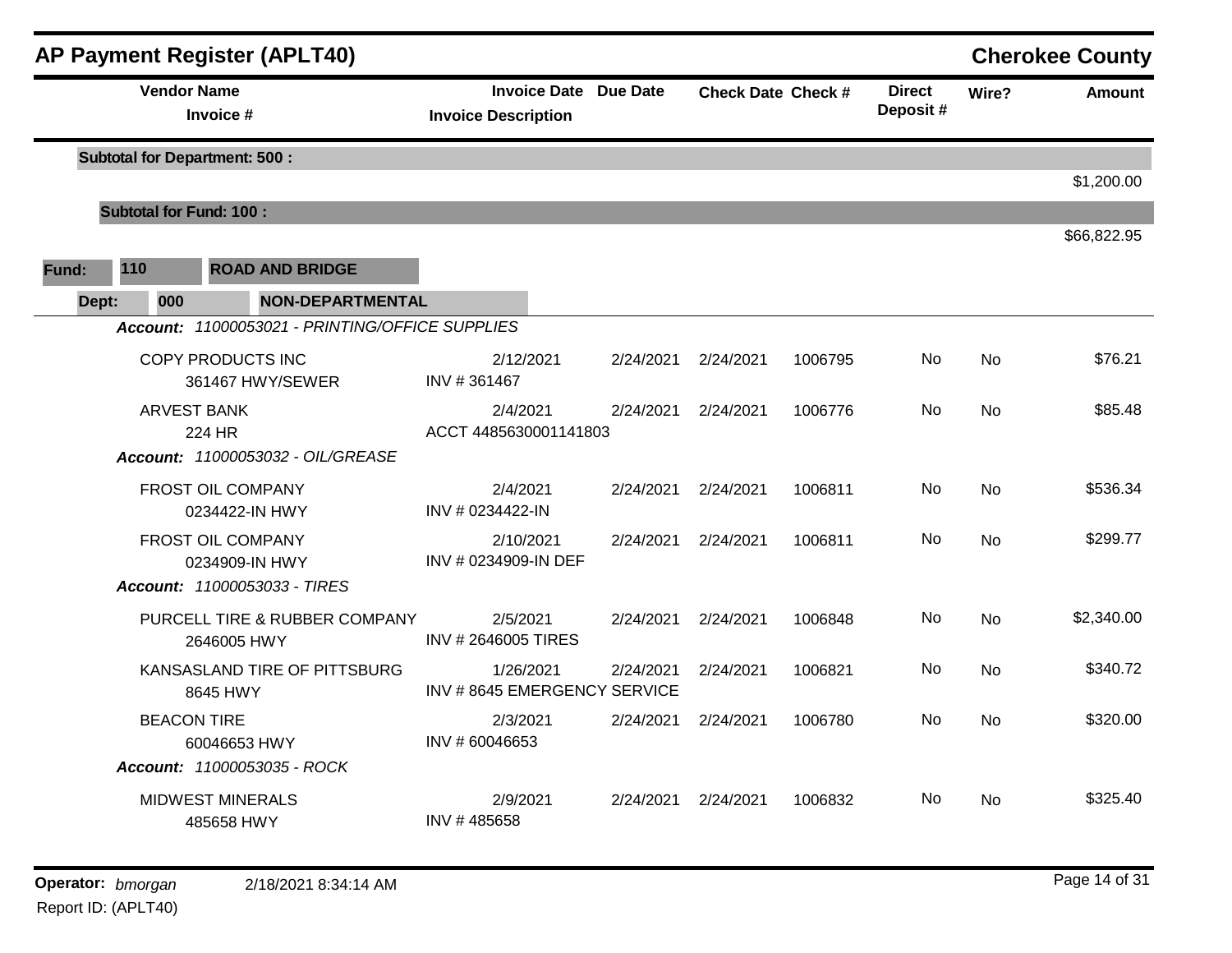| AP Payment Register (APLT40)                                                                |                                                                         |           |                           |         |                           |           | <b>Cherokee County</b> |
|---------------------------------------------------------------------------------------------|-------------------------------------------------------------------------|-----------|---------------------------|---------|---------------------------|-----------|------------------------|
| <b>Vendor Name</b><br>Invoice #                                                             | <b>Invoice Date Due Date</b><br><b>Invoice Description</b>              |           | <b>Check Date Check #</b> |         | <b>Direct</b><br>Deposit# | Wire?     | <b>Amount</b>          |
| MULBERRY LIMESTONE QUARRY CO<br>25746 HWY<br>Account: 11000053042 - BREAKROOM SUPPLIES      | 1/31/2021<br><b>INV #25746 ROCK</b>                                     | 2/24/2021 | 2/24/2021                 | 1006833 | No.                       | <b>No</b> | \$20,055.39            |
| APPLEMARKET<br>3325525 HWY<br>Account: 11000053074 - UTILITIES/TELEPHONE BILLS              | 2/9/2021<br>INV #3325525                                                | 2/24/2021 | 2/24/2021                 | 1006774 | No                        | <b>No</b> | \$5.16                 |
| <b>IWORQ</b><br>194702 HWY                                                                  | 2/1/2021<br>INV #194702 WORK, SIGN & PAVEMENT MANAGEMENTS               | 2/24/2021 | 2/24/2021                 | 1006815 | No                        | <b>No</b> | \$11,500.00            |
| <b>LIBERTY UTILITIES</b><br>158630-59-0 HWY 03                                              | 2/11/2021<br>ACCT #158630-59-0                                          |           | 2/24/2021 2/24/2021       | 1006824 | No                        | No.       | \$401.68               |
| <b>LIBERTY UTILITIES</b><br>049852-69-2 HWY 03                                              | 2/11/2021<br>ACCT # 049852-69-2                                         | 2/24/2021 | 2/24/2021                 | 1006824 | No                        | <b>No</b> | \$350.18               |
| <b>TEXTMYGOV</b><br>500159 HWY                                                              | 2/1/2021<br>INV #500159                                                 | 2/24/2021 | 2/24/2021                 | 1006864 | No                        | <b>No</b> | \$1,500.00             |
| <b>LIBERTY UTILITIES</b><br>854931-63-1 HWY 03<br>Account: 11000053075 - DUES/SUBSCRIPTIONS | 2/11/2021<br>ACCT # 854931-63-1                                         | 2/24/2021 | 2/24/2021                 | 1006824 | No                        | <b>No</b> | \$433.88               |
| ARVEST BANK<br>0114-1837 HWY 0                                                              | 2/3/2021<br>GAS, OFFICE SUPPLY, SECURITY CAMERA, DEF FLUID, PARTS, MATS | 2/24/2021 | 2/24/2021                 | 1006776 | No.                       | <b>No</b> | \$49.00                |
| <b>ARVEST BANK</b><br>0114-1837 HWY 0<br>Account: 11000053079 - MACHINERY/EQUIPMENT         | 2/3/2021<br>GAS, OFFICE SUPPLY, SECURITY CAMERA, DEF FLUID, PARTS, MATS |           | 2/24/2021 2/24/2021       | 1006776 | No                        | <b>No</b> | \$10.00                |
| FARMERS COOPERATIVE ASSOCIATION<br>350420 HWY                                               | 2/11/2021<br>INV #350420 STOCK SALT                                     | 2/24/2021 | 2/24/2021                 | 1006806 | No                        | <b>No</b> | \$490.00               |
| NATALINIS AUTOMOTIVE<br>761141 HWY                                                          | 2/2/2021<br>INV #761141 OIL FILTER, HYD FILTER, AIR FILTERCONNECTR      | 2/24/2021 | 2/24/2021                 | 1006837 | No.                       | <b>No</b> | \$103.10               |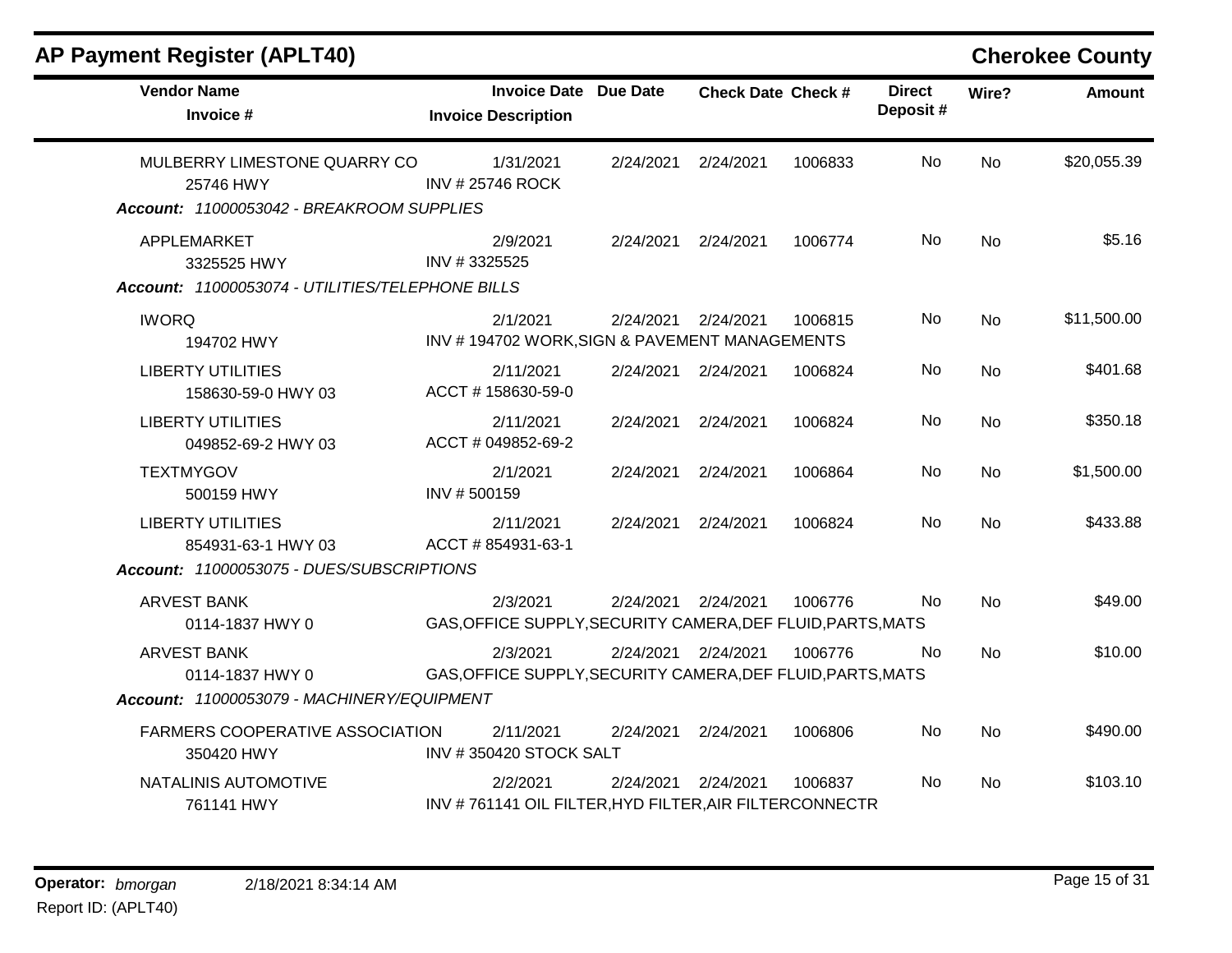| <b>Vendor Name</b><br>Invoice #               | <b>Invoice Date Due Date</b><br><b>Invoice Description</b>                           | <b>Check Date Check #</b>      | <b>Direct</b><br>Deposit# | Wire?     | <b>Amount</b> |
|-----------------------------------------------|--------------------------------------------------------------------------------------|--------------------------------|---------------------------|-----------|---------------|
| JOPLIN FREIGHTLINER SALES INC<br>60735006 HWY | 2/3/2021<br>2/24/2021<br>INV #60735006 PRESS SENS                                    | 2/24/2021<br>1006817           | No                        | <b>No</b> | \$311.79      |
| <b>ARVEST BANK</b><br>0114-1837 HWY 0         | 2/24/2021<br>2/3/2021<br>GAS, OFFICE SUPPLY, SECURITY CAMERA, DEF FLUID, PARTS, MATS | 2/24/2021<br>1006776           | <b>No</b>                 | <b>No</b> | \$21.98       |
| NATALINIS AUTOMOTIVE<br>760978 HWY            | 2/1/2021<br>2/24/2021<br>INV #760978 LAMP                                            | 2/24/2021<br>1006837           | No                        | No        | \$34.83       |
| NATALINIS AUTOMOTIVE<br>760966 HWY            | 2/1/2021<br>2/24/2021<br><b>INV #760966 PARTS</b>                                    | 2/24/2021<br>1006837           | No                        | No        | \$64.58       |
| <b>ARVEST BANK</b><br>0114-1837 HWY 0         | 2/3/2021<br>GAS, OFFICE SUPPLY, SECURITY CAMERA, DEF FLUID, PARTS, MATS              | 2/24/2021 2/24/2021<br>1006776 | No.                       | <b>No</b> | \$364.16      |
| TEETER'S ASPHALT & MATERIALS<br>8817 HWY      | 2/5/2021<br>2/24/2021<br>INV#8817BLOCKS                                              | 2/24/2021<br>1006863           | No                        | <b>No</b> | \$600.00      |
| NATALINIS AUTOMOTIVE<br>761249 HWY            | 2/3/2021<br>2/24/2021<br>INV #761249 OIL DRAIN PLUG                                  | 2/24/2021<br>1006835           | No                        | <b>No</b> | \$4.56        |
| TRUE VALUE COLUMBUS<br>A429955 HWY            | 2/4/2021<br>2/24/2021<br>INV # A429955 LADDER STEP                                   | 2/24/2021<br>1006868           | No                        | <b>No</b> | \$74.69       |
| <b>FASTENAL COMPANY</b><br>KSPIT 82750 HWY    | 1/27/2021<br>2/24/2021<br>INV # KSPIT82750 PARTS                                     | 2/24/2021<br>1006807           | <b>No</b>                 | <b>No</b> | \$217.84      |
| NATALINIS AUTOMOTIVE<br>761144 HWY            | 2/2/2021<br>2/24/2021<br><b>INV #761144 BATTERY</b>                                  | 2/24/2021<br>1006837           | No                        | <b>No</b> | \$107.52      |
| JOPLIN FREIGHTLINER SALES INC<br>190098 HWY   | 1/25/2021<br>2/24/2021<br>INV #190098                                                | 2/24/2021<br>1006817           | No                        | <b>No</b> | \$3,286.61    |
| NATALINIS AUTOMOTIVE<br>760989 HWY            | 2/1/2021<br>INV #760989 OIL FILTER, AIR FILTER                                       | 2/24/2021 2/24/2021<br>1006837 | No                        | <b>No</b> | \$42.89       |
| FULL SERVICE AUTOMOTIVE<br>635937 HWY         | 2/10/2021<br>INV # 635937 REPLACE BACK GLASS 2015 DUMP TRUCK                         | 2/24/2021 2/24/2021<br>1006812 | No                        | <b>No</b> | \$308.24      |
| NATALINIS AUTOMOTIVE<br>760984 HWY            | 2/1/2021<br>2/24/2021<br>INV #760984 OIL                                             | 2/24/2021<br>1006837           | No                        | <b>No</b> | \$31.22       |

**Operator:** bmorgan 2/18/2021 8:34:14 AM **bigger 16 of 31 bigger 16 of 31**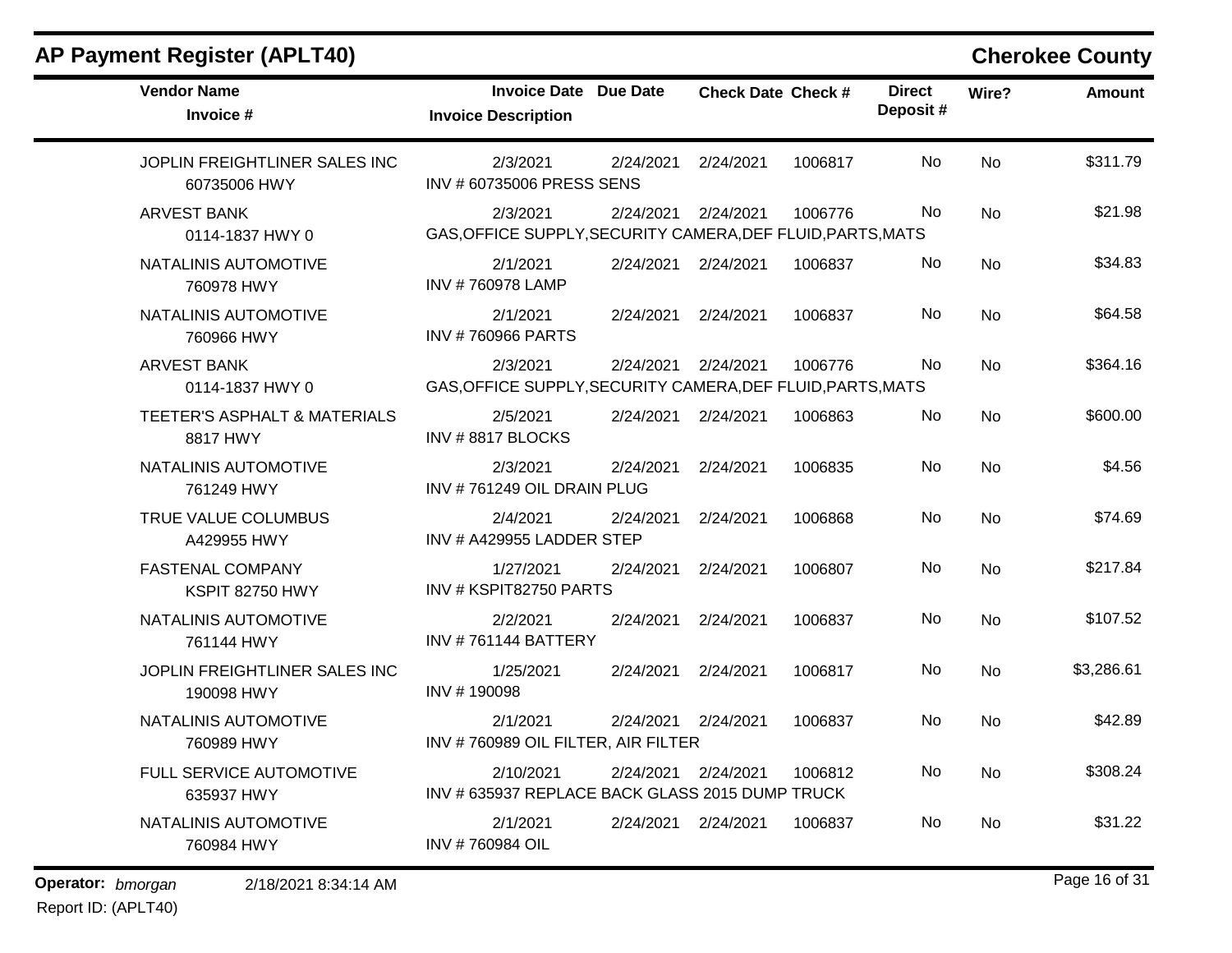| <b>Vendor Name</b><br>Invoice #                      | <b>Invoice Date Due Date</b><br><b>Invoice Description</b> |                     | <b>Check Date Check #</b> |         | <b>Direct</b><br>Deposit# | Wire?     | <b>Amount</b> |
|------------------------------------------------------|------------------------------------------------------------|---------------------|---------------------------|---------|---------------------------|-----------|---------------|
| TRUE VALUE COLUMBUS<br>A430274 HWY                   | 2/8/2021<br>INV # A430274 HEX NUT, SCREW                   | 2/24/2021           | 2/24/2021                 | 1006868 | No                        | No        | \$7.72        |
| NATALINIS AUTOMOTIVE<br>761138 HWY                   | 2/2/2021<br>INV #761138 MANIFOLD GASKET SET                | 2/24/2021           | 2/24/2021                 | 1006837 | No                        | <b>No</b> | \$32.76       |
| NATALINIS AUTOMOTIVE<br>761175 HWY                   | 2/2/2021<br>INV #761175 BEARINGS, SEAL                     | 2/24/2021           | 2/24/2021                 | 1006835 | No                        | No        | \$335.19      |
| <b>FLEETPRIDE</b><br>68434258 HWY                    | 2/11/2021<br>INV # 68434258 SAFETY AIR ELEMENT             | 2/24/2021 2/24/2021 |                           | 1006808 | No                        | <b>No</b> | \$106.00      |
| NATALINIS AUTOMOTIVE<br>761240 HWY                   | 2/3/2021<br><b>INV #761240 AIR FILTER</b>                  | 2/24/2021           | 2/24/2021                 | 1006835 | No                        | <b>No</b> | \$28.45       |
| TRUE VALUE COLUMBUS<br>A429915 HWY                   | 2/4/2021<br>INV # ADAPTOR, WHEEL CUTOFF                    | 2/24/2021           | 2/24/2021                 | 1006868 | No                        | <b>No</b> | \$16.16       |
| NATALINIS AUTOMOTIVE<br>761021 HWY                   | 2/1/2021<br><b>INV #761021 AIR FILTER</b>                  | 2/24/2021           | 2/24/2021                 | 1006837 | No                        | <b>No</b> | \$16.69       |
| TRUE VALUE COLUMBUS<br>A429695 HWY                   | 2/1/2021<br>INV # A429695 SPRAY PAINT                      | 2/24/2021           | 2/24/2021                 | 1006868 | No                        | <b>No</b> | \$13.47       |
| NATALINIS AUTOMOTIVE<br>761056 HWY                   | 2/1/2021<br>INV #761056 MANIFOLD GASKET SET, WATER PUMP    | 2/24/2021           | 2/24/2021                 | 1006837 | <b>No</b>                 | <b>No</b> | \$89.22       |
| MUNICIPAL INDUSTRIAL SUPPLY<br>3162 HWY              | 2/5/2021<br>INV #3162 SPINDLE HOUSING                      | 2/24/2021           | 2/24/2021                 | 1006834 | No                        | <b>No</b> | \$789.85      |
| NATALINIS AUTOMOTIVE<br>761112 HWY                   | 2/2/2021<br>INV #761112 WRENCH, END CAP OIL FILTER         | 2/24/2021           | 2/24/2021                 | 1006837 | No                        | <b>No</b> | \$19.99       |
| NATALINIS AUTOMOTIVE<br>761116 HWY                   | 2/2/2021<br>INV #761116 HYD FIL                            | 2/24/2021           | 2/24/2021                 | 1006837 | No                        | <b>No</b> | \$36.91       |
| NATALINIS AUTOMOTIVE<br>761147 HWY                   | 2/2/2021<br>INV #761147 WASHER FLUID                       | 2/24/2021           | 2/24/2021                 | 1006835 | No                        | <b>No</b> | \$19.74       |
| <b>FARMERS COOPERATIVE ASSOCIATION</b><br>294915 HWY | 2/12/2021<br>INV # 294915 SALT                             | 2/24/2021           | 2/24/2021                 | 1006806 | No                        | <b>No</b> | \$100.00      |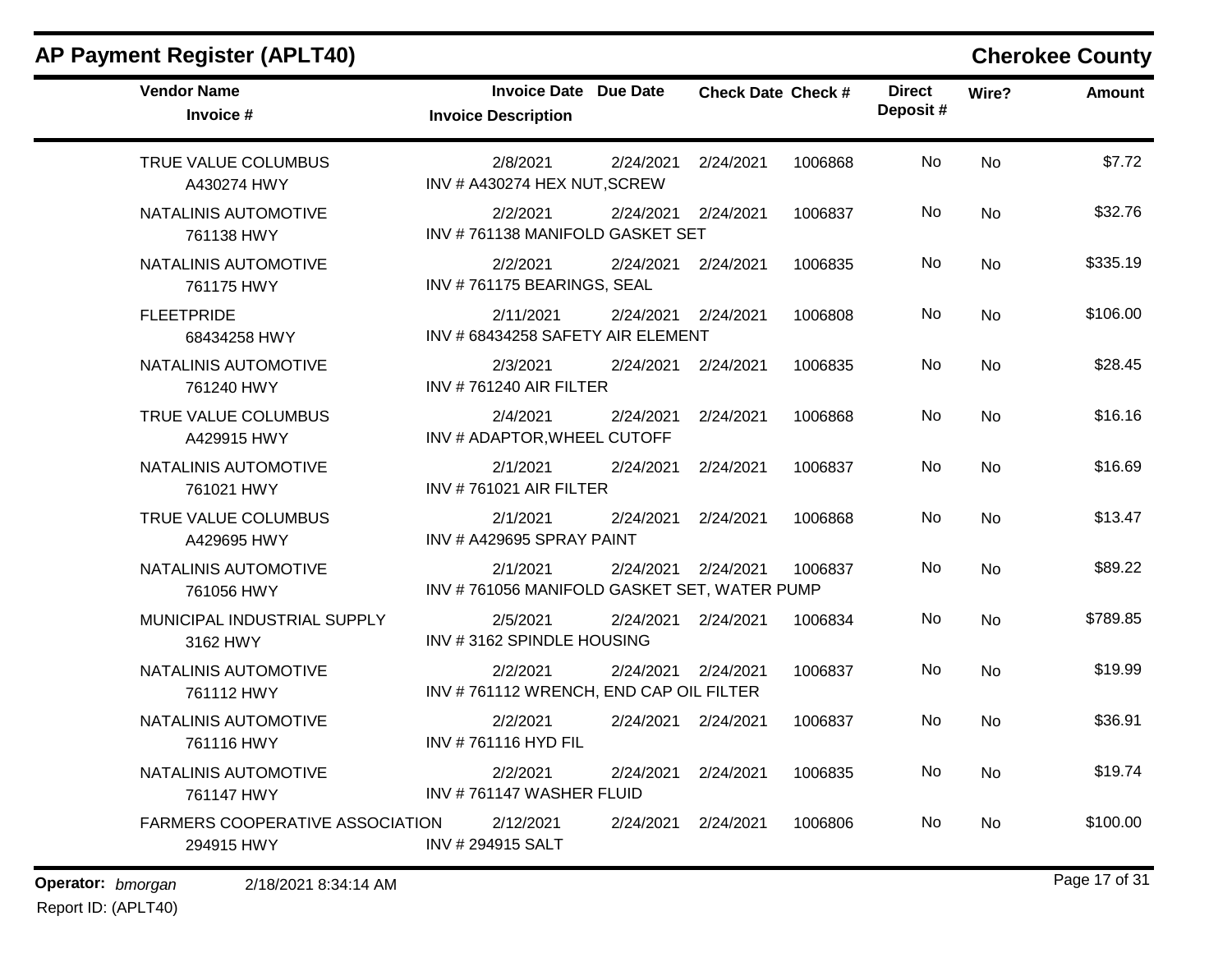|                                  |                                                                                                                            |                                                                                                                                                                                                                                                            |                                                                                                                                            |                                                                          |           | <b>Cherokee County</b> |
|----------------------------------|----------------------------------------------------------------------------------------------------------------------------|------------------------------------------------------------------------------------------------------------------------------------------------------------------------------------------------------------------------------------------------------------|--------------------------------------------------------------------------------------------------------------------------------------------|--------------------------------------------------------------------------|-----------|------------------------|
| <b>Invoice Description</b>       | Due Date                                                                                                                   |                                                                                                                                                                                                                                                            |                                                                                                                                            | <b>Direct</b><br>Deposit#                                                | Wire?     | <b>Amount</b>          |
| 2/9/2021                         | 2/24/2021                                                                                                                  | 2/24/2021                                                                                                                                                                                                                                                  | 1006836                                                                                                                                    | <b>No</b>                                                                | <b>No</b> | \$135.52               |
| 2/3/2021                         | 2/24/2021                                                                                                                  | 2/24/2021                                                                                                                                                                                                                                                  | 1006835                                                                                                                                    | No                                                                       | No        | \$72.38                |
| 2/5/2021                         | 2/24/2021                                                                                                                  | 2/24/2021                                                                                                                                                                                                                                                  | 1006835                                                                                                                                    | No                                                                       | No        | \$5.99                 |
| 2/3/2021                         | 2/24/2021                                                                                                                  | 2/24/2021                                                                                                                                                                                                                                                  | 1006834                                                                                                                                    | No                                                                       | No        | \$472.38               |
| 2/8/2021<br>INV #761709 BLADE    | 2/24/2021                                                                                                                  | 2/24/2021                                                                                                                                                                                                                                                  | 1006835                                                                                                                                    | No                                                                       | <b>No</b> | \$204.80               |
| 2/11/2021                        | 2/24/2021                                                                                                                  | 2/24/2021                                                                                                                                                                                                                                                  | 1006808                                                                                                                                    | No                                                                       | No        | \$24.80                |
| 2/12/2021<br>INV # 294994 SHOVEL | 2/24/2021                                                                                                                  | 2/24/2021                                                                                                                                                                                                                                                  | 1006806                                                                                                                                    | No                                                                       | No        | \$11.98                |
| 2/9/2021                         | 2/24/2021                                                                                                                  | 2/24/2021                                                                                                                                                                                                                                                  | 1006836                                                                                                                                    | <b>No</b>                                                                | No        | \$11.66                |
| 2/4/2021                         | 2/24/2021                                                                                                                  | 2/24/2021                                                                                                                                                                                                                                                  | 1006835                                                                                                                                    | No                                                                       | No        | \$40.34                |
| 2/8/2021                         |                                                                                                                            | 2/24/2021                                                                                                                                                                                                                                                  | 1006836                                                                                                                                    | No                                                                       | <b>No</b> | \$460.96               |
| 2/11/2021<br>INV #294803 BOLTS   | 2/24/2021                                                                                                                  | 2/24/2021                                                                                                                                                                                                                                                  | 1006806                                                                                                                                    | No                                                                       | No        | \$2.23                 |
| 2/9/2021                         |                                                                                                                            | 2/24/2021                                                                                                                                                                                                                                                  | 1006806                                                                                                                                    | No                                                                       | No        | \$16.91                |
| 2/4/2021                         |                                                                                                                            |                                                                                                                                                                                                                                                            | 1006835                                                                                                                                    | No                                                                       | No        | \$5.71                 |
| 2/4/2021                         |                                                                                                                            |                                                                                                                                                                                                                                                            | 1006835                                                                                                                                    | No                                                                       | No        | \$52.72                |
|                                  | <b>FARMERS COOPERATIVE ASSOCIATION</b><br><b>FARMERS COOPERATIVE ASSOCIATION</b><br><b>FARMERS COOPERATIVE ASSOCIATION</b> | <b>Invoice Date</b><br>INV #761843 DE-ICER, SWITCH<br><b>INV #761304 TIRE VAL</b><br>INV #761488 BODY HARDWARE<br>INV #68369935 EXHAUST FLUID<br>INV #761858 FUEL FILTER<br><b>INV #761395 AIR FILTER</b><br>INV # 294421 SCREWS<br>INV #761381 HOSE CLAMP | INV #3161 SEAL, NUT LOCK, SPACER<br>2/24/2021<br>INV #761766 WIPER BLADES, LAMP<br>2/24/2021<br>2/24/2021 2/24/2021<br>2/24/2021 2/24/2021 | <b>Check Date Check #</b><br>INV #761373 BOLT, IGNITION COIL, SPARK PLUG |           |                        |

**Operator:** bmorgan 2/18/2021 8:34:14 AM **bigged by a control of 31 bigged by Bage 18 of 31**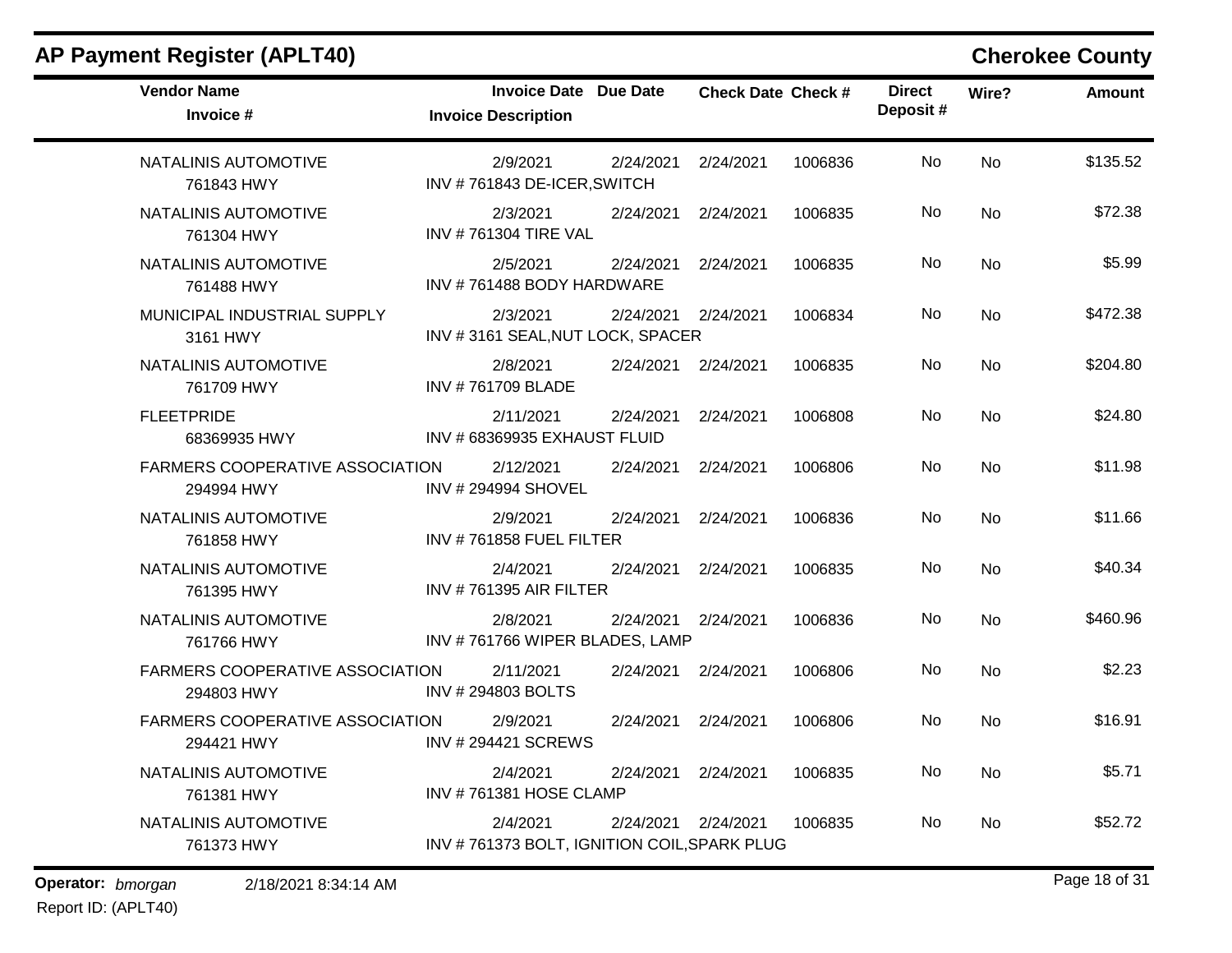| <b>Vendor Name</b><br>Invoice #                      | <b>Invoice Date Due Date</b><br><b>Invoice Description</b>                   |                     | <b>Check Date Check #</b> |         | <b>Direct</b><br>Deposit# | Wire?     | <b>Amount</b> |
|------------------------------------------------------|------------------------------------------------------------------------------|---------------------|---------------------------|---------|---------------------------|-----------|---------------|
| <b>FARMERS COOPERATIVE ASSOCIATION</b><br>293849 HWY | 2/2/2021<br>INV # 293849 GLOVE WELD                                          | 2/24/2021           | 2/24/2021                 | 1006806 | <b>No</b>                 | <b>No</b> | \$8.71        |
| FARMERS COOPERATIVE ASSOCIATION<br>293913 HWY        | 2/3/2021<br>INV # 293913 GAS CAN                                             | 2/24/2021           | 2/24/2021                 | 1006806 | No                        | <b>No</b> | \$45.75       |
| <b>FARMERS COOPERATIVE ASSOCIATION</b><br>293926 HWY | 2/3/2021<br>INV # EL CORD                                                    | 2/24/2021           | 2/24/2021                 | 1006806 | No                        | <b>No</b> | \$65.38       |
| <b>FARMERS COOPERATIVE ASSOCIATION</b><br>294294 HWY | 2/8/2021<br><b>INV # 294294 ICE MELTER</b>                                   | 2/24/2021           | 2/24/2021                 | 1006806 | <b>No</b>                 | <b>No</b> | \$119.79      |
| NATALINIS AUTOMOTIVE<br>761426 HWY                   | 2/4/2021<br>INV #761426                                                      | 2/24/2021           | 2/24/2021                 | 1006835 | No                        | No        | \$165.51      |
| NATALINIS AUTOMOTIVE<br>761988 HWY                   | 2/10/2021<br>INV #761988 FUSE, RING TERMINAL, BATTERY CABLE, FUSE, CONNECTOR | 2/24/2021           | 2/24/2021                 | 1006836 | <b>No</b>                 | No        | \$38.80       |
| NATALINIS AUTOMOTIVE<br>762090 HWY                   | 2/11/2021<br>INV #762090 WORK LIGHT                                          | 2/24/2021 2/24/2021 |                           | 1006836 | <b>No</b>                 | <b>No</b> | \$79.99       |
| <b>ARVEST BANK</b><br>0114-1837 HWY 0                | 2/3/2021<br>GAS, OFFICE SUPPLY, SECURITY CAMERA, DEF FLUID, PARTS, MATS      | 2/24/2021           | 2/24/2021                 | 1006776 | No                        | <b>No</b> | \$21.00       |
| NATALINIS AUTOMOTIVE<br>762198 HWY                   | 2/12/2021<br>INV #762198 FUEL FILTER                                         | 2/24/2021           | 2/24/2021                 | 1006836 | No                        | <b>No</b> | \$259.66      |
| NATALINIS AUTOMOTIVE<br>762187 HWY                   | 2/12/2021<br>INV #762187 FUEL FILTER                                         | 2/24/2021           | 2/24/2021                 | 1006836 | <b>No</b>                 | No        | \$23.32       |
| NATALINIS AUTOMOTIVE<br>762197 HWY                   | 2/12/2021<br>INV #762197 BLOWER MOTOR                                        | 2/24/2021           | 2/24/2021                 | 1006836 | No                        | <b>No</b> | \$83.49       |
| <b>ARVEST BANK</b><br>0114-1837 HWY 0                | 2/3/2021<br>GAS, OFFICE SUPPLY, SECURITY CAMERA, DEF FLUID, PARTS, MATS      | 2/24/2021           | 2/24/2021                 | 1006776 | No                        | <b>No</b> | \$14.85       |
| NATALINIS AUTOMOTIVE<br>762259 HWY                   | 2/12/2021<br>INV #762259 THERMOSTAT                                          | 2/24/2021           | 2/24/2021                 | 1006836 | No                        | <b>No</b> | \$10.44       |
| NATALINIS AUTOMOTIVE<br>762262 HWY                   | 2/12/2021<br><b>INV #762262 BATTERY</b>                                      | 2/24/2021           | 2/24/2021                 | 1006836 | No                        | <b>No</b> | \$136.43      |

**Operator:** bmorgan 2/18/2021 8:34:14 AM **bigger 19 of 31 bigger 19 of 31**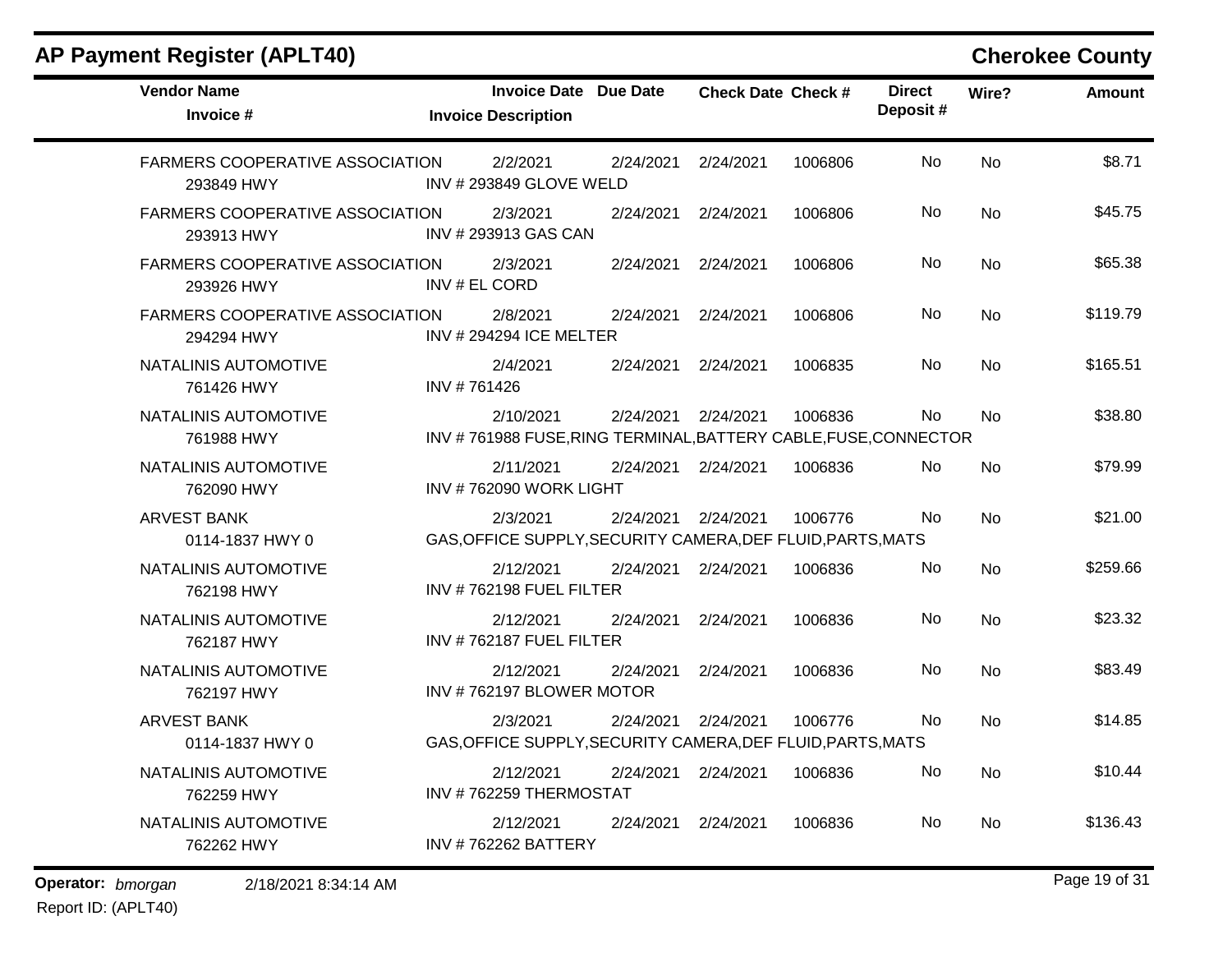| <b>Vendor Name</b><br>Invoice #                                                             | <b>Invoice Date Due Date</b><br><b>Invoice Description</b>              |           | <b>Check Date Check #</b> |         | <b>Direct</b><br>Deposit# | Wire?     | <b>Amount</b> |
|---------------------------------------------------------------------------------------------|-------------------------------------------------------------------------|-----------|---------------------------|---------|---------------------------|-----------|---------------|
| NATALINIS AUTOMOTIVE<br>761264 HWY                                                          | 2/3/2021<br>INV #761264 OIL DRAIN PLUG                                  | 2/24/2021 | 2/24/2021                 | 1006835 | No                        | <b>No</b> | \$2.33        |
| NATALINIS AUTOMOTIVE<br>761971 HWY                                                          | 2/10/2021<br>INV #761971 BATTERY CABLE                                  | 2/24/2021 | 2/24/2021                 | 1006836 | No                        | <b>No</b> | \$7.68        |
| FULL SERVICE AUTOMOTIVE<br>635940 HWY<br>Account: 11000053080 - MAINTENANCE/BLDGS & GROUNDS | 2/10/2021<br>INV #635940 RECHARGE A/C                                   | 2/24/2021 | 2/24/2021                 | 1006812 | <b>No</b>                 | <b>No</b> | \$110.00      |
| <b>ARVEST BANK</b><br>0114-1837 HWY 0                                                       | 2/3/2021<br>GAS, OFFICE SUPPLY, SECURITY CAMERA, DEF FLUID, PARTS, MATS | 2/24/2021 | 2/24/2021                 | 1006776 | No.                       | <b>No</b> | \$127.96      |
| SAFETY FIRST SUPPLY CO LLC<br>21-020250 HWY                                                 | 2/10/2021<br>INV #21-020250 BLACK CAN LINER, TOWELS                     |           | 2/24/2021 2/24/2021       | 1006854 | No.                       | <b>No</b> | \$240.45      |
| <b>ARVEST BANK</b><br>0114-1837 HWY 0                                                       | 2/3/2021<br>GAS, OFFICE SUPPLY, SECURITY CAMERA, DEF FLUID, PARTS, MATS |           | 2/24/2021 2/24/2021       | 1006776 | No.                       | <b>No</b> | \$500.03      |
| CLEAN THE UNIFORM CO JOPLIN<br>20193888 HWY                                                 | 2/1/2021<br>INV #20193888 AIR FRESH, MAT, SOAP                          |           | 2/24/2021 2/24/2021       | 1006791 | <b>No</b>                 | <b>No</b> | \$40.54       |
| CLEAN THE UNIFORM CO JOPLIN<br>20195394 HWY<br>Account: 11000053089 - OTHER CONTRACTUAL     | 2/8/2021<br>INV # 20195394 AIR FRESH, MATS, PAPER TOWELS, SOAP          |           | 2/24/2021 2/24/2021       | 1006791 | <b>No</b>                 | <b>No</b> | \$101.02      |
| OCCUPATIONAL HEALTH SERVICES<br>11713 HWY                                                   | 2/2/2021<br>INV #11713 DOT                                              | 2/24/2021 | 2/24/2021                 | 1006842 | <b>No</b>                 | <b>No</b> | \$58.00       |
| MERCY MAUDE NORTON HOSPITAL COLUM<br>3196 HWY 01                                            | 2/1/2021<br>ACCT #3196 NEW HIRES                                        | 2/24/2021 | 2/24/2021                 | 1006829 | No                        | <b>No</b> | \$188.00      |
| Account: 11000053093 - OFFICE FURNITURE/EQUIP                                               |                                                                         |           |                           |         |                           |           |               |
| <b>ARVEST BANK</b><br>0114-1837 HWY 0                                                       | 2/3/2021<br>GAS, OFFICE SUPPLY, SECURITY CAMERA, DEF FLUID, PARTS, MATS | 2/24/2021 | 2/24/2021                 | 1006776 | No.                       | <b>No</b> | \$24.98       |
| <b>Subtotal for Department: 000:</b>                                                        |                                                                         |           |                           |         |                           |           |               |

\$50,297.86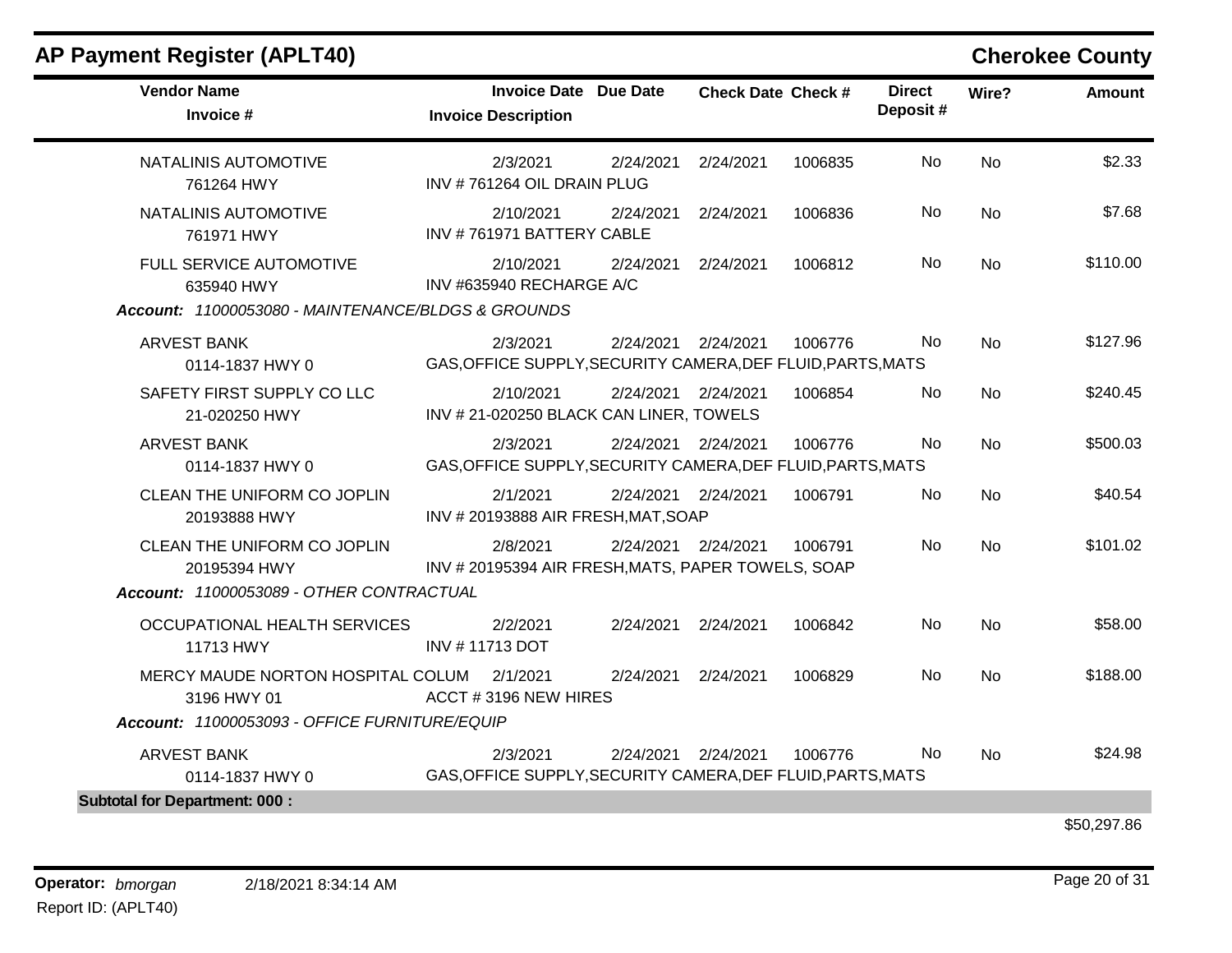|       |                                      | <b>AP Payment Register (APLT40)</b>             |                                                            |           |                           |         |                           |           | <b>Cherokee County</b> |
|-------|--------------------------------------|-------------------------------------------------|------------------------------------------------------------|-----------|---------------------------|---------|---------------------------|-----------|------------------------|
|       | <b>Vendor Name</b>                   | Invoice #                                       | <b>Invoice Date Due Date</b><br><b>Invoice Description</b> |           | <b>Check Date Check #</b> |         | <b>Direct</b><br>Deposit# | Wire?     | <b>Amount</b>          |
|       | <b>Subtotal for Fund: 110:</b>       |                                                 |                                                            |           |                           |         |                           |           |                        |
|       |                                      |                                                 |                                                            |           |                           |         |                           |           | \$50,297.86            |
| Fund: | 130                                  | <b>NOXIOUS WEED</b>                             |                                                            |           |                           |         |                           |           |                        |
| Dept: | 000                                  | <b>NON-DEPARTMENTAL</b>                         |                                                            |           |                           |         |                           |           |                        |
|       |                                      | Account: 13000053021 - PRINTING/OFFICE SUPPLIES |                                                            |           |                           |         |                           |           |                        |
|       | <b>ARVEST BANK</b>                   | <b>224 NOX</b>                                  | 2/4/2021<br>ACCT 4485630001174671                          | 2/24/2021 | 2/24/2021                 | 1006776 | <b>No</b>                 | <b>No</b> | \$27.74                |
|       | <b>ARVEST BANK</b>                   | <b>224 NOX</b>                                  | 2/4/2021<br>ACCT 4485630001174671                          | 2/24/2021 | 2/24/2021                 | 1006776 | No.                       | <b>No</b> | \$68.95                |
|       |                                      | Account: 13000053075 - DUES/SUBSCRIPTIONS       |                                                            |           |                           |         |                           |           |                        |
|       | <b>ARVEST BANK</b>                   | 224 TR                                          | 2/8/2021<br>ACCT 4485630001141910                          | 2/24/2021 | 2/24/2021                 | 1006777 | No.                       | <b>No</b> | \$50.00                |
|       | <b>Subtotal for Department: 000:</b> |                                                 |                                                            |           |                           |         |                           |           | \$146.69               |
|       | <b>Subtotal for Fund: 130:</b>       |                                                 |                                                            |           |                           |         |                           |           |                        |
|       |                                      |                                                 |                                                            |           |                           |         |                           |           | \$146.69               |
| Fund: | 140                                  | <b>HEALTH</b>                                   |                                                            |           |                           |         |                           |           |                        |
| Dept: | 000                                  | <b>NON-DEPARTMENTAL</b>                         |                                                            |           |                           |         |                           |           |                        |
|       |                                      | Account: 14000053021 - PRINTING/OFFICE SUPPLIES |                                                            |           |                           |         |                           |           |                        |
|       |                                      | ADMINISTRATIVE SERVICES OF KANSAS<br>CI00047834 | 2/11/2021<br>INV CI 00047834                               | 2/24/2021 | 2/24/2021                 | 1006771 | No.                       | <b>No</b> | \$150.00               |
|       |                                      | QUILL CORPORATION<br>14053050                   | 2/12/2021<br>IN 14053050                                   | 2/24/2021 | 2/24/2021                 | 1006851 | No.                       | No        | \$77.99                |
|       |                                      | QUILL CORPORATION<br>14424473                   | 2/16/2021<br>INV 14424473                                  | 2/24/2021 | 2/24/2021                 | 1006851 | No.                       | <b>No</b> | \$115.29               |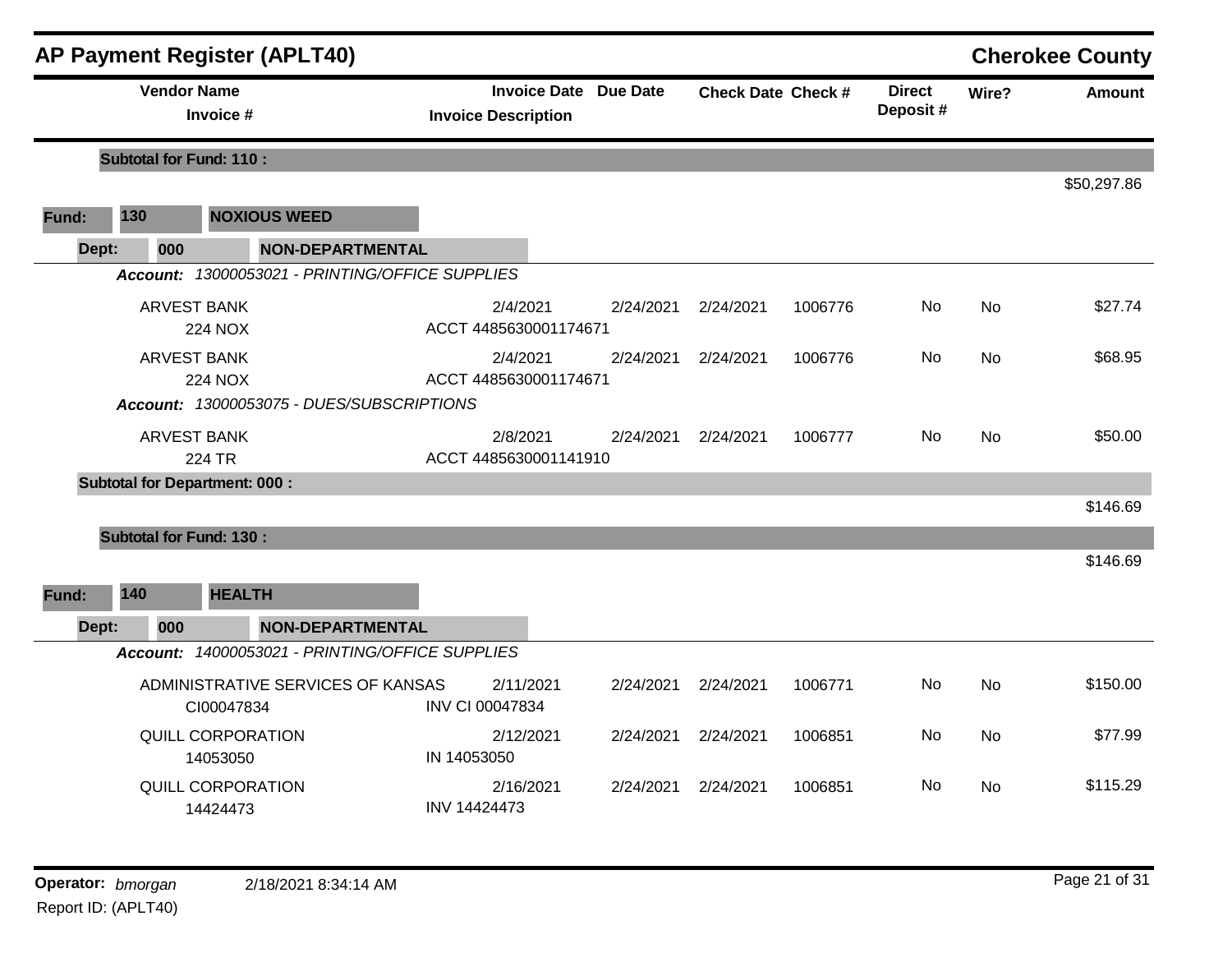|                                                                    |                                      |                                                                     |                                                            |                     |                           |         |                           |           | onoronoo oodniy |
|--------------------------------------------------------------------|--------------------------------------|---------------------------------------------------------------------|------------------------------------------------------------|---------------------|---------------------------|---------|---------------------------|-----------|-----------------|
|                                                                    | <b>Vendor Name</b><br>Invoice #      |                                                                     | <b>Invoice Date Due Date</b><br><b>Invoice Description</b> |                     | <b>Check Date Check #</b> |         | <b>Direct</b><br>Deposit# | Wire?     | Amount          |
|                                                                    | QUILL CORPORATION<br>14464419        |                                                                     | 2/16/2021<br>INV 14464419                                  | 2/24/2021           | 2/24/2021                 | 1006851 | No.                       | No        | \$2.47          |
| NOODLE SOUP<br>189859<br>Account: 14000053075 - DUES/SUBSCRIPTIONS |                                      | 2/16/2021<br><b>INV 189859</b>                                      |                                                            | 2/24/2021 2/24/2021 | 1006841                   | No      | No                        | \$89.00   |                 |
|                                                                    | <b>LORI FERRARO</b><br>224           |                                                                     | 2/11/2021<br><b>REIMB. RENEWAL FEE</b>                     |                     | 2/24/2021 2/24/2021       | 1006825 | No                        | <b>No</b> | \$87.13         |
|                                                                    | <b>DEBRA MURRAY</b><br>224           | Account: 14000053076 - PROFESSIONAL SERVICES                        | 2/12/2021<br><b>REIMB/RENEWAL FEE</b>                      |                     | 2/24/2021 2/24/2021       | 1006800 | No                        | No        | \$87.13         |
|                                                                    | 224 HE                               | CRAW-KAN TELEPHONE COOPERATIVE INC 2/11/2021                        | ACCT 129793                                                | 2/24/2021           | 2/24/2021                 | 1006798 | No.                       | <b>No</b> | \$22.47         |
|                                                                    | 224 HE                               | <b>QUALITY PEST CONTROL INC</b><br>Account: 14000053182 - CONTRACTS | 2/11/2021<br><b>MONTHLY SPRAY</b>                          |                     | 2/24/2021 2/24/2021       | 1006850 | No                        | <b>No</b> | \$50.00         |
|                                                                    | 224                                  | CRAWFORD COUNTY HEALTH DEPT                                         | 2/11/2021<br><b>CONTRACT SERVICES</b>                      |                     | 2/24/2021 2/24/2021       | 1006797 | No.                       | No        | \$352.00        |
|                                                                    | 4932                                 | CHCSEK PITTSBURG FQHC                                               | 2/11/2021<br><b>INV 4932</b>                               | 2/24/2021           | 2/24/2021                 | 1006786 | No                        | No        | \$100.00        |
|                                                                    | <b>Subtotal for Department: 000:</b> |                                                                     |                                                            |                     |                           |         |                           |           | \$1,133.48      |
|                                                                    | <b>Subtotal for Fund: 140:</b>       |                                                                     |                                                            |                     |                           |         |                           |           |                 |
|                                                                    |                                      |                                                                     |                                                            |                     |                           |         |                           |           | \$1,133.48      |
| 160<br>Fund:                                                       |                                      | <b>DIRECT ELECTION</b>                                              |                                                            |                     |                           |         |                           |           |                 |
| Dept:                                                              | 000                                  | <b>NON-DEPARTMENTAL</b>                                             |                                                            |                     |                           |         |                           |           |                 |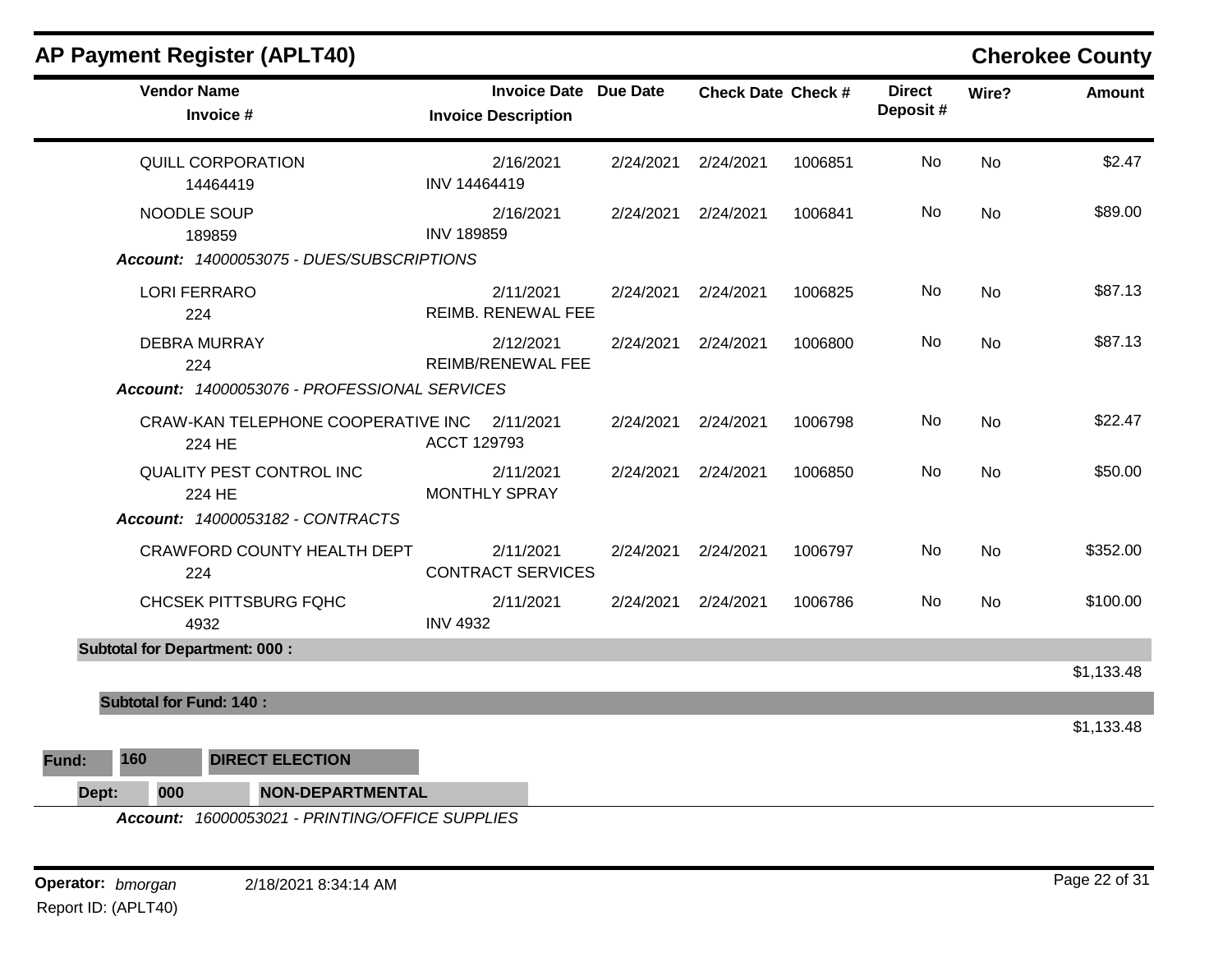|       |                                | <b>AP Payment Register (APLT40)</b>                                                    |                                 |           |                              |                           |         |                           |           | <b>Cherokee County</b> |
|-------|--------------------------------|----------------------------------------------------------------------------------------|---------------------------------|-----------|------------------------------|---------------------------|---------|---------------------------|-----------|------------------------|
|       | <b>Vendor Name</b>             | Invoice #                                                                              | <b>Invoice Description</b>      |           | <b>Invoice Date Due Date</b> | <b>Check Date Check #</b> |         | <b>Direct</b><br>Deposit# | Wire?     | <b>Amount</b>          |
|       |                                | <b>FOUR STATE PRINTING</b><br>11135<br>Account: 16000053079 - MAINT/REPAIRS MACH/EQUIP | <b>INV 11135</b>                | 2/4/2021  | 2/24/2021                    | 2/24/2021                 | 1006809 | No                        | <b>No</b> | \$55.00                |
|       |                                | ELECTION SYSTEMS & SOFTWARE<br>1179148                                                 | <b>INV 1179148</b>              | 2/12/2021 | 2/24/2021                    | 2/24/2021                 | 1006802 | No.                       | <b>No</b> | \$10,225.00            |
|       |                                | <b>Subtotal for Department: 000:</b>                                                   |                                 |           |                              |                           |         |                           |           |                        |
|       |                                |                                                                                        |                                 |           |                              |                           |         |                           |           | \$10,280.00            |
|       | <b>Subtotal for Fund: 160:</b> |                                                                                        |                                 |           |                              |                           |         |                           |           |                        |
|       |                                |                                                                                        |                                 |           |                              |                           |         |                           |           | \$10,280.00            |
| Fund: | 224                            | <b>CHEROKEE COUNTY 911</b>                                                             |                                 |           |                              |                           |         |                           |           |                        |
| Dept: | 000                            | <b>NON-DEPARTMENTAL</b>                                                                |                                 |           |                              |                           |         |                           |           |                        |
|       |                                | Account: 22400053300 - MISC PAID OUT                                                   |                                 |           |                              |                           |         |                           |           |                        |
|       |                                | UR SOLUTIONS<br>20201203                                                               | INV 2020-12-03                  | 2/9/2021  | 2/24/2021                    | 2/24/2021                 | 1006870 | No                        | No        | \$332.50               |
|       |                                | NEWEGG BUSINESS, INC<br>1303195687                                                     | INV 1303195687                  | 2/12/2021 | 2/24/2021                    | 2/24/2021                 | 1006839 | No                        | <b>No</b> | \$331.96               |
|       |                                | TBS ELECTRONICS, INC<br>00108295                                                       | INV 00108295                    | 2/9/2021  | 2/24/2021                    | 2/24/2021                 | 1006862 | No.                       | <b>No</b> | \$433.00               |
|       | AT&T                           | 224                                                                                    | ACCT 31614001004978             | 2/10/2021 | 2/24/2021                    | 2/24/2021                 | 1006778 | No                        | <b>No</b> | \$314.60               |
|       |                                | PENQUIN MANAGEMENT, INC<br>63603                                                       | <b>INV 63603</b>                | 2/9/2021  | 2/24/2021                    | 2/24/2021                 | 1006846 | No.                       | No        | \$3,636.00             |
|       |                                | CRAW-KAN TELEPHONE COOPERATIVE INC<br>1818SZ10901.056                                  | 2/4/2021<br>INV 1818SZ10901.056 |           | 2/24/2021                    | 2/24/2021                 | 1006798 | No.                       | No        | \$98.00                |
|       |                                | TBS ELECTRONICS, INC<br>00108272                                                       | INV 00108272                    | 2/9/2021  | 2/24/2021                    | 2/24/2021                 | 1006862 | No.                       | <b>No</b> | \$1,315.00             |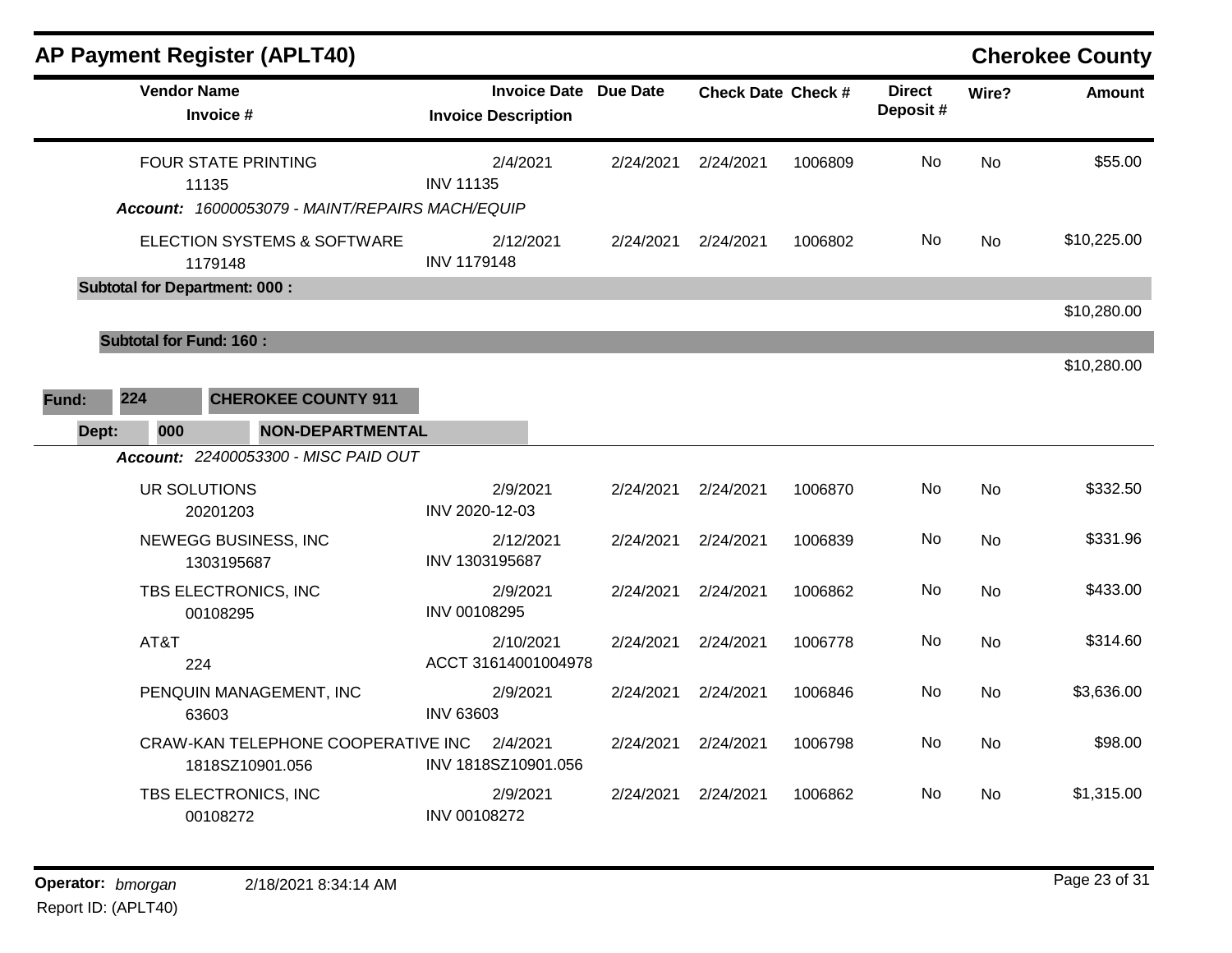| <b>AP Payment Register (APLT40)</b> |                                       |                                      |                                                 |                                                               |           |                           |         |                           |           | <b>Cherokee County</b> |
|-------------------------------------|---------------------------------------|--------------------------------------|-------------------------------------------------|---------------------------------------------------------------|-----------|---------------------------|---------|---------------------------|-----------|------------------------|
|                                     |                                       | <b>Vendor Name</b><br>Invoice #      |                                                 | <b>Invoice Date Due Date</b><br><b>Invoice Description</b>    |           | <b>Check Date Check #</b> |         | <b>Direct</b><br>Deposit# | Wire?     | <b>Amount</b>          |
|                                     | <b>Subtotal for Department: 000:</b>  |                                      |                                                 |                                                               |           |                           |         |                           |           | \$6,461.06             |
|                                     | <b>Subtotal for Fund: 224:</b>        |                                      |                                                 |                                                               |           |                           |         |                           |           |                        |
|                                     |                                       |                                      |                                                 |                                                               |           |                           |         |                           |           | \$6,461.06             |
| Fund:                               | 230                                   |                                      | <b>APPRAISER COSTS</b>                          |                                                               |           |                           |         |                           |           |                        |
| Dept:                               | 000                                   |                                      | <b>NON-DEPARTMENTAL</b>                         |                                                               |           |                           |         |                           |           |                        |
|                                     |                                       |                                      | Account: 23000053021 - PRINTING/OFFICE SUPPLIES |                                                               |           |                           |         |                           |           |                        |
|                                     |                                       | <b>QUILL CORPORATION</b><br>14166460 |                                                 | 2/12/2021<br>INV 14166460                                     | 2/24/2021 | 2/24/2021                 | 1006851 | No                        | <b>No</b> | \$121.34               |
|                                     | CALIBRATED FORMS CO., INC<br>49699563 |                                      | 2/8/2021<br>INV 49699563                        | 2/24/2021                                                     | 2/24/2021 | 1006782                   | No      | <b>No</b>                 | \$376.90  |                        |
|                                     |                                       | 49699564                             | CALIBRATED FORMS CO., INC                       | 2/8/2021<br>INV 49699564                                      | 2/24/2021 | 2/24/2021                 | 1006782 | No                        | <b>No</b> | \$651.40               |
|                                     |                                       | <b>SUMNERONE</b><br>2764415          |                                                 | 2/8/2021<br>INV 2764415                                       | 2/24/2021 | 2/24/2021                 | 1006861 | No                        | <b>No</b> | \$117.43               |
|                                     |                                       |                                      | Account: 23000053025 - PARTS/VEHICLE REPAIRS    |                                                               |           |                           |         |                           |           |                        |
|                                     |                                       | 760968                               | NATALINIS AUTOMOTIVE                            | 2/8/2021<br><b>INV 760968</b>                                 | 2/24/2021 | 2/24/2021                 | 1006837 | No                        | <b>No</b> | \$157.48               |
|                                     |                                       | 761055                               | NATALINIS AUTOMOTIVE                            | 2/8/2021<br><b>INV 761055, CREDIT</b>                         | 2/24/2021 | 2/24/2021                 | 1006837 | No                        | No        | (\$65.49)              |
|                                     |                                       |                                      | Account: 23000053075 - DUES/SUBSCRIPTIONS       |                                                               |           |                           |         |                           |           |                        |
|                                     |                                       | 10011APP                             | KANSAS CO APPRAISERS ASSOC                      | 2/11/2021<br><b>CREDIT MEMO</b>                               | 2/24/2021 | 2/24/2021                 | 1006818 | No                        | <b>No</b> | (\$210.00)             |
|                                     |                                       | 10011APP                             | KANSAS CO APPRAISERS ASSOC                      | 2/11/2021<br>INV 5379 & 5382                                  | 2/24/2021 | 2/24/2021                 | 1006818 | No                        | No        | \$215.00               |
|                                     |                                       | 224                                  | PVD EDUCATION SECTION                           | 2/12/2021<br>2020-2021 ELIGIBILITY MAINTENANCE FEE/MARK HIXON | 2/24/2021 | 2/24/2021                 | 1006849 | No                        | No        | \$25.00                |
| Operator: bmorgan                   |                                       |                                      | 2/18/2021 8:34:14 AM                            |                                                               |           |                           |         |                           |           | Page 24 of 31          |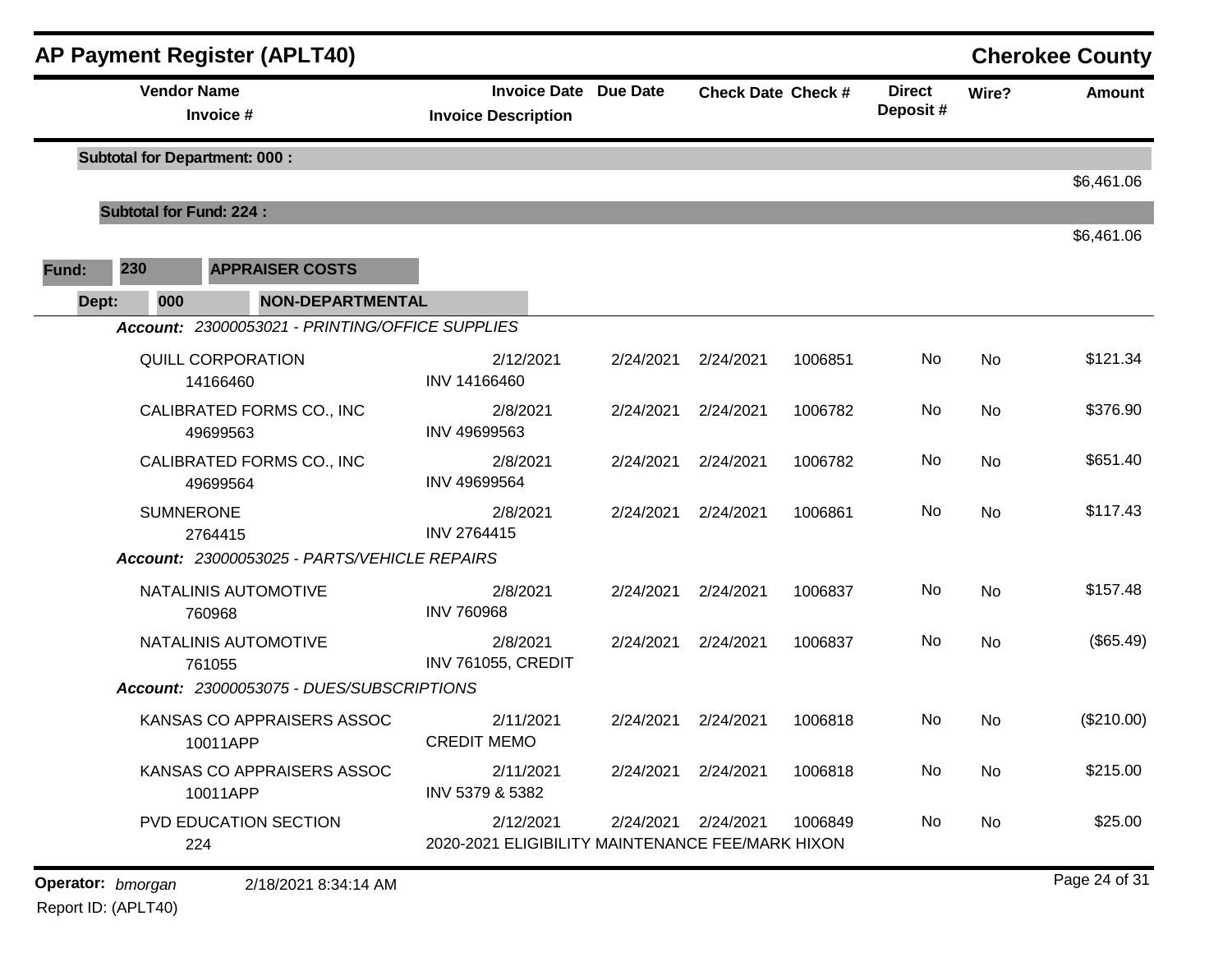|       |                                | <b>AP Payment Register (APLT40)</b>                                                    |                                                            |           |                           |         |                           |           | <b>Cherokee County</b> |
|-------|--------------------------------|----------------------------------------------------------------------------------------|------------------------------------------------------------|-----------|---------------------------|---------|---------------------------|-----------|------------------------|
|       |                                | <b>Vendor Name</b><br>Invoice #                                                        | <b>Invoice Date Due Date</b><br><b>Invoice Description</b> |           | <b>Check Date Check #</b> |         | <b>Direct</b><br>Deposit# | Wire?     | <b>Amount</b>          |
|       |                                | <b>ARVEST BANK</b><br>224 AP<br>Account: 23000053076 - PROFESSIONAL SERVICES           | 2/8/2021<br>ACCT 4485-6300-0115-3261                       | 2/24/2021 | 2/24/2021                 | 1006776 | No                        | <b>No</b> | \$150.00               |
|       |                                | <b>RODNEY SANDERS</b><br>20210102<br>Account: 23000053078 - LEGAL PRINTING/ADVERTISING | 2/8/2021<br>INV 2021-01-02                                 | 2/24/2021 | 2/24/2021                 | 1006853 | No.                       | <b>No</b> | \$811.25               |
|       |                                | <b>COLUMBUS NEWS REPORT</b><br>224<br>Account: 23000053088 - PROFESSIONAL DEVELOPMENT  | 2/8/2021<br>LEGAL NOTICE/MARKET STUDY ANALYSIS             | 2/24/2021 | 2/24/2021                 | 1006792 | No.                       | No        | \$24.00                |
|       |                                | <b>ARVEST BANK</b><br>224 AP<br>Account: 23000053093 - OFFICE FURNITURE/EQUIP          | 2/8/2021<br>ACCT 4485-6300-0115-3261                       | 2/24/2021 | 2/24/2021                 | 1006776 | No                        | <b>No</b> | \$339.98               |
|       |                                | <b>ARVEST BANK</b><br>224 AP                                                           | 2/8/2021<br>ACCT 4485-6300-0115-3261                       | 2/24/2021 | 2/24/2021                 | 1006776 | No                        | <b>No</b> | \$42.72                |
|       |                                | <b>ARVEST BANK</b><br>224 AP1                                                          | 2/8/2021<br>ACCT 4485-6300-0114-1878                       | 2/24/2021 | 2/24/2021                 | 1006776 | No.                       | No        | \$311.21               |
|       |                                | <b>Subtotal for Department: 000:</b>                                                   |                                                            |           |                           |         |                           |           | \$3,068.22             |
|       | <b>Subtotal for Fund: 230:</b> |                                                                                        |                                                            |           |                           |         |                           |           | \$3,068.22             |
| Fund: | 260                            | <b>EMPLOYEE BENEFITS</b>                                                               |                                                            |           |                           |         |                           |           |                        |
| Dept: | 000                            | <b>NON-DEPARTMENTAL</b><br>Account: 26000053005 - EMPLOYEE BENEFITS                    |                                                            |           |                           |         |                           |           |                        |
|       |                                | MARQUEE HEALTH LLC<br>6787<br>Account: 26000053306 - KCAMP                             | 2/8/2021<br><b>INV 6787</b>                                | 2/24/2021 | 2/24/2021                 | 1006827 | No.                       | <b>No</b> | \$118.00               |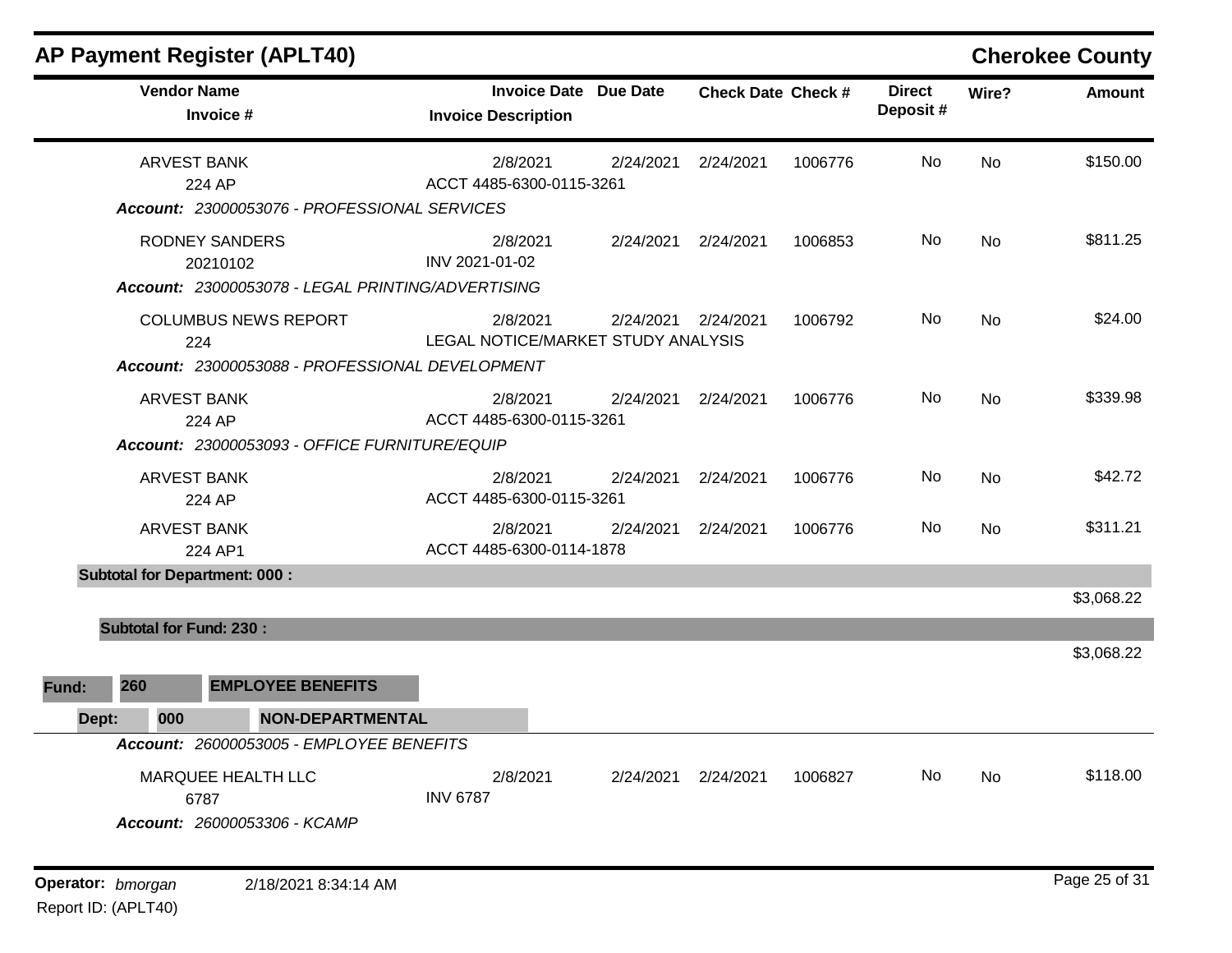| <b>AP Payment Register (APLT40)</b>                                                   |                                                            |           |                           |         |                           |           | <b>Cherokee County</b> |
|---------------------------------------------------------------------------------------|------------------------------------------------------------|-----------|---------------------------|---------|---------------------------|-----------|------------------------|
| <b>Vendor Name</b><br>Invoice #                                                       | <b>Invoice Date Due Date</b><br><b>Invoice Description</b> |           | <b>Check Date Check #</b> |         | <b>Direct</b><br>Deposit# | Wire?     | <b>Amount</b>          |
| <b>KCAMP</b><br>224                                                                   | 2/8/2021<br>2021 ANNUAL CONTRIBUTION                       | 2/24/2021 | 2/24/2021                 | 1006822 | No                        | <b>No</b> | \$212,516.00           |
| <b>Subtotal for Department: 000:</b>                                                  |                                                            |           |                           |         |                           |           | \$212,634.00           |
| <b>Subtotal for Fund: 260:</b>                                                        |                                                            |           |                           |         |                           |           |                        |
| 265<br><b>PAYROLL WITHOLDING FU</b><br>Fund:                                          |                                                            |           |                           |         |                           |           | \$212,634.00           |
| <b>NON-DEPARTMENTAL</b><br>000<br>Dept:<br>Account: 26500021600 - INSURANCE LIABILITY |                                                            |           |                           |         |                           |           |                        |
| <b>MERITAIN HEALTH</b><br>PR-21020219249                                              | 2/10/2021<br>Automatic Invoice From Payroll                | 2/10/2021 | 2/24/2021                 | 1006830 | No                        | No        | \$3,340.96             |
| <b>MERITAIN HEALTH</b><br>PR-21020219249                                              | 2/10/2021<br>Automatic Invoice From Payroll                | 2/10/2021 | 2/24/2021                 | 1006830 | No                        | <b>No</b> | \$16.80                |
| <b>MERITAIN HEALTH</b><br>PR-21020219249                                              | 2/10/2021<br>Automatic Invoice From Payroll                | 2/10/2021 | 2/24/2021                 | 1006830 | No                        | <b>No</b> | \$28.78                |
| <b>MERITAIN HEALTH</b><br>PR-21020219249                                              | 2/10/2021<br>Automatic Invoice From Payroll                | 2/10/2021 | 2/24/2021                 | 1006830 | No                        | No        | \$47.12                |
| <b>MERITAIN HEALTH</b><br>PR-21020219249                                              | 2/10/2021<br>Automatic Invoice From Payroll                | 2/10/2021 | 2/24/2021                 | 1006830 | No                        | No        | \$24.28                |
| <b>MERITAIN HEALTH</b><br>PR-21020219249                                              | 2/10/2021<br>Automatic Invoice From Payroll                | 2/10/2021 | 2/24/2021                 | 1006830 | No                        | No        | \$2,099.11             |
| <b>MERITAIN HEALTH</b><br>PR-21020219249                                              | 2/10/2021<br>Automatic Invoice From Payroll                | 2/10/2021 | 2/24/2021                 | 1006830 | No                        | No        | \$1,871.76             |
| <b>MERITAIN HEALTH</b><br>PR-21020219249                                              | 2/10/2021<br>Automatic Invoice From Payroll                | 2/10/2021 | 2/24/2021                 | 1006830 | No                        | No        | \$1,021.86             |
| <b>MERITAIN HEALTH</b><br>PR-21020219249                                              | 2/10/2021<br>Automatic Invoice From Payroll                | 2/10/2021 | 2/24/2021                 | 1006830 | No                        | No        | \$173.46               |

**Operator:** bmorgan 2/18/2021 8:34:14 AM **bigger 26 of 31 bigger 26 of 31 bigger 26 of 31**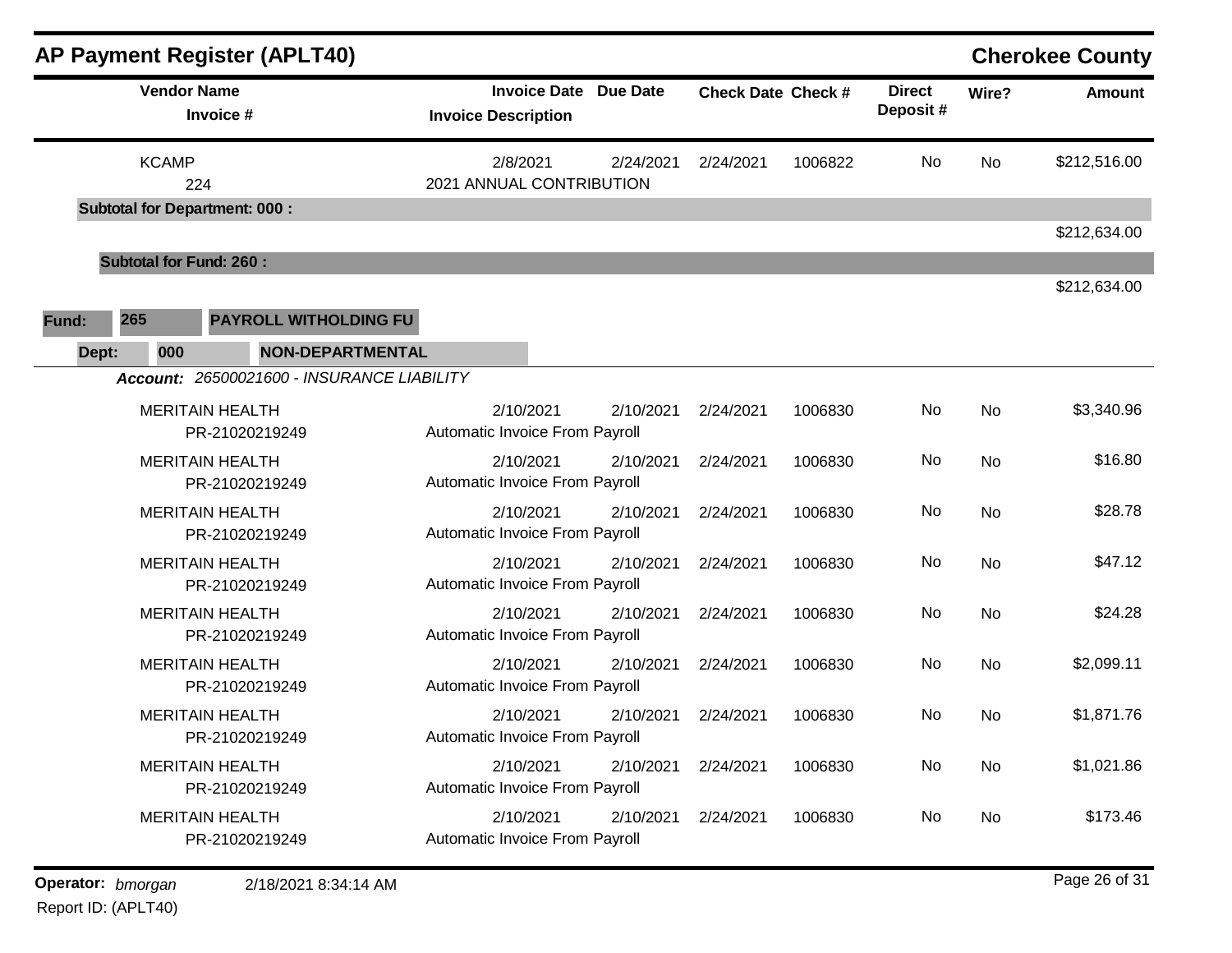|                   | <b>AP Payment Register (APLT40)</b>         |                                                            |           |                           |         |                           |           | <b>Cherokee County</b> |
|-------------------|---------------------------------------------|------------------------------------------------------------|-----------|---------------------------|---------|---------------------------|-----------|------------------------|
|                   | <b>Vendor Name</b><br>Invoice #             | <b>Invoice Date Due Date</b><br><b>Invoice Description</b> |           | <b>Check Date Check #</b> |         | <b>Direct</b><br>Deposit# | Wire?     | <b>Amount</b>          |
|                   | <b>MERITAIN HEALTH</b><br>PR-21020219249    | 2/10/2021<br>Automatic Invoice From Payroll                | 2/10/2021 | 2/24/2021                 | 1006830 | No                        | <b>No</b> | \$151.13               |
|                   | <b>MERITAIN HEALTH</b><br>PR-21020219249    | 2/10/2021<br>Automatic Invoice From Payroll                | 2/10/2021 | 2/24/2021                 | 1006830 | <b>No</b>                 | <b>No</b> | \$58.36                |
|                   | <b>Subtotal for Department: 000:</b>        |                                                            |           |                           |         |                           |           | \$8,833.62             |
|                   | <b>Subtotal for Fund: 265:</b>              |                                                            |           |                           |         |                           |           |                        |
| 300<br>Fund:      | <b>SERVICE FOR ELDERLY</b>                  |                                                            |           |                           |         |                           |           | \$8,833.62             |
| Dept:             | <b>NON-DEPARTMENTAL</b><br>000              |                                                            |           |                           |         |                           |           |                        |
|                   | Account: 30000053074 - TELEPHONE BILLS      |                                                            |           |                           |         |                           |           |                        |
|                   | <b>CENTURYLINK</b><br><b>224 ELD</b>        | 2/8/2021<br>ACCT 313355170                                 | 2/24/2021 | 2/24/2021                 | 1006785 | No                        | No        | \$93.03                |
|                   | <b>CENTURYLINK</b><br>224 EL                | 2/4/2021<br>ACCT 320494722                                 | 2/24/2021 | 2/24/2021                 | 1006784 | No                        | No        | \$2.84                 |
|                   | <b>CENTURYLINK</b><br>224                   | 2/4/2021<br>ACCT 320497874                                 | 2/24/2021 | 2/24/2021                 | 1006784 | <b>No</b>                 | No        | \$2.84                 |
|                   | <b>CENTURYLINK</b><br>224                   | 2/8/2021<br>ACCT 313571296                                 | 2/24/2021 | 2/24/2021                 | 1006785 | <b>No</b>                 | <b>No</b> | \$83.95                |
|                   | <b>Subtotal for Department: 000:</b>        |                                                            |           |                           |         |                           |           |                        |
|                   | <b>Subtotal for Fund: 300:</b>              |                                                            |           |                           |         |                           |           | \$182.66               |
|                   |                                             |                                                            |           |                           |         |                           |           | \$182.66               |
| 330<br>Fund:      | <b>SEWER DISTRICT#1 OPER</b>                |                                                            |           |                           |         |                           |           |                        |
| Dept:             | <b>NON-DEPARTMENTAL</b><br>000              |                                                            |           |                           |         |                           |           |                        |
|                   | Account: 33000053072 - GAS, ELECTRIC, WATER |                                                            |           |                           |         |                           |           |                        |
| Operator: bmorgan | 2/18/2021 8:34:14 AM                        |                                                            |           |                           |         |                           |           | Page 27 of 31          |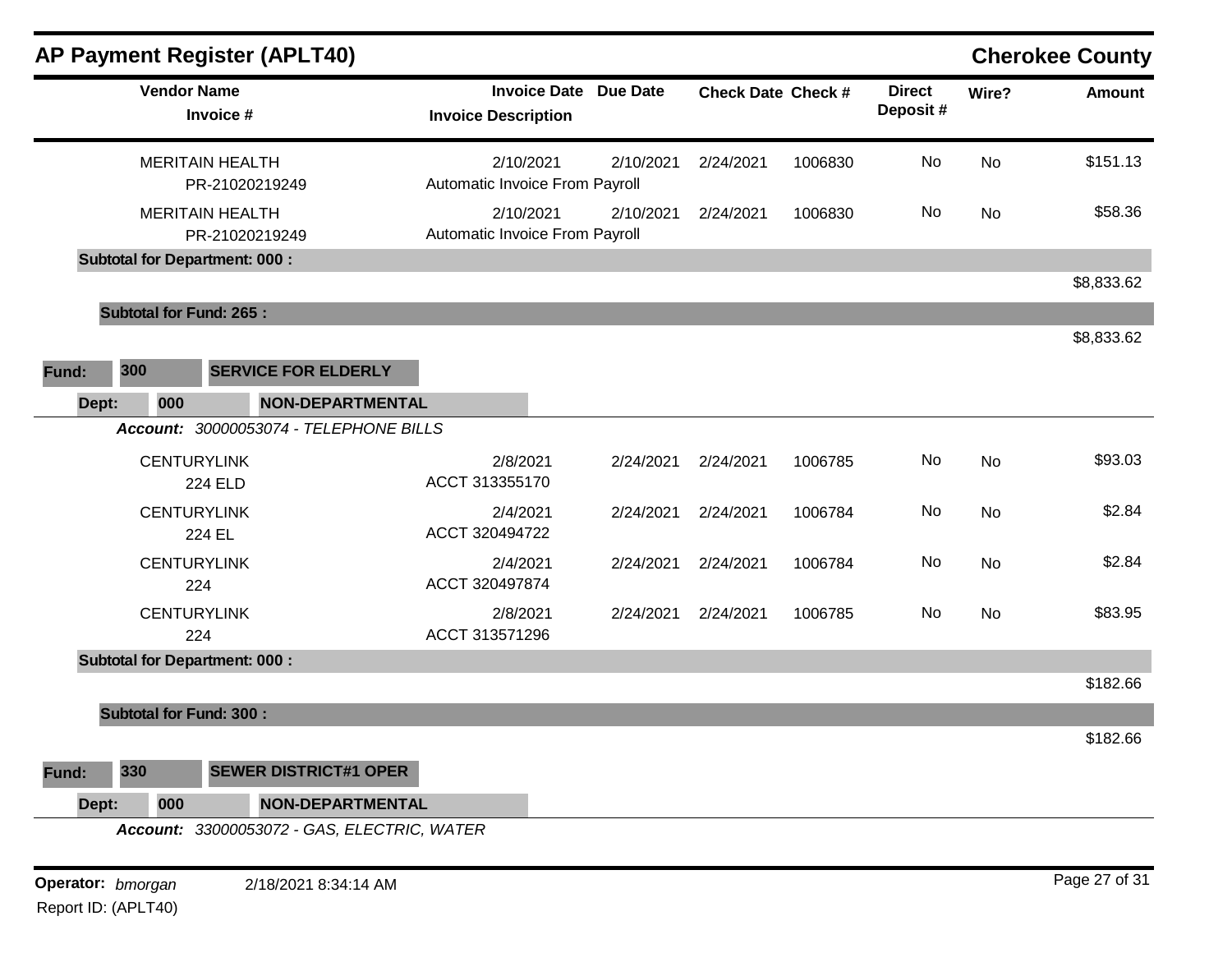| AP Payment Register (APLT40) |  |  |
|------------------------------|--|--|
|------------------------------|--|--|

## **Cherokee County**

|                                          | <b>Vendor Name</b><br>Invoice #                  | <b>Invoice Date Due Date</b><br><b>Invoice Description</b> |           | <b>Check Date Check #</b> |         | <b>Direct</b><br>Deposit# | Wire?     | <b>Amount</b> |
|------------------------------------------|--------------------------------------------------|------------------------------------------------------------|-----------|---------------------------|---------|---------------------------|-----------|---------------|
|                                          | <b>LIBERTY UTILITIES</b><br>369339-68-4 SEWER 02 | 2/1/2021<br>ACCT #369339-68-4                              | 2/24/2021 | 2/24/2021                 | 1006824 | No                        | <b>No</b> | \$19.16       |
|                                          | <b>LIBERTY UTILITIES</b><br>866807-56-3 SEWER 03 | 2/1/2021<br>ACCT #866807-56-3                              | 2/24/2021 | 2/24/2021                 | 1006824 | No                        | No        | \$314.32      |
|                                          | <b>LIBERTY UTILITIES</b><br>487490-67-4 SEWER 03 | 1/29/2021<br>ACCT #487490-67-4                             | 2/24/2021 | 2/24/2021                 | 1006824 | No                        | No        | \$2.29        |
|                                          | <b>LIBERTY UTILITIES</b><br>059522-21-9 SEWER 03 | 1/29/2021<br>ACCT # 059522-21-9                            | 2/24/2021 | 2/24/2021                 | 1006824 | No                        | No        | \$66.20       |
|                                          | <b>LIBERTY UTILITIES</b><br>535793-78-0 SEWER 02 | 1/29/2021<br>ACCT # 535793                                 | 2/24/2021 | 2/24/2021                 | 1006824 | No                        | No        | \$35.00       |
|                                          | <b>LIBERTY UTILITIES</b><br>547731-85-1 SEWER 02 | 1/29/2021<br>ACCT # 547731-85-1                            | 2/24/2021 | 2/24/2021                 | 1006824 | No                        | <b>No</b> | \$571.62      |
|                                          | Account: 33000053089 - OTHER CONTRACTUAL         |                                                            |           |                           |         |                           |           |               |
|                                          | COPY PRODUCTS INC<br>361467 HWY/SEWER            | 2/12/2021<br>INV #361467                                   | 2/24/2021 | 2/24/2021                 | 1006795 | No                        | No        | \$76.22       |
|                                          | <b>STRONGHOLD DATA</b><br>34985 SEWER            | 2/8/2021<br>INV #34985 NEW PRINTER                         | 2/24/2021 | 2/24/2021                 | 1006860 | No                        | <b>No</b> | \$787.50      |
|                                          | PACE ANALYTICAL<br>2160125654 SEWER              | 2/9/2021<br>INV # 2160125654 WATER SAMPLE                  | 2/24/2021 | 2/24/2021                 | 1006844 | No                        | <b>No</b> | \$305.00      |
|                                          | <b>SJE RHOMBUS</b><br>CD99387327 SEWER           | 1/27/2021<br>INV # CD99387327 SUBSCRIPTION SERVICE         | 2/24/2021 | 2/24/2021                 | 1006857 | No                        | <b>No</b> | \$120.00      |
|                                          | <b>Subtotal for Department: 000:</b>             |                                                            |           |                           |         |                           |           |               |
|                                          |                                                  |                                                            |           |                           |         |                           |           | \$2,297.31    |
| <b>Subtotal for Fund: 330:</b>           |                                                  |                                                            |           |                           |         |                           |           |               |
| 413<br>Fund:                             | <b>ATTORNEY APPLICATION</b>                      |                                                            |           |                           |         |                           |           | \$2,297.31    |
| Dept:<br>000                             | <b>NON-DEPARTMENTAL</b>                          |                                                            |           |                           |         |                           |           |               |
|                                          |                                                  |                                                            |           |                           |         |                           |           | Page 28 of 31 |
| Operator: bmorgan<br>Report ID: (APLT40) | 2/18/2021 8:34:14 AM                             |                                                            |           |                           |         |                           |           |               |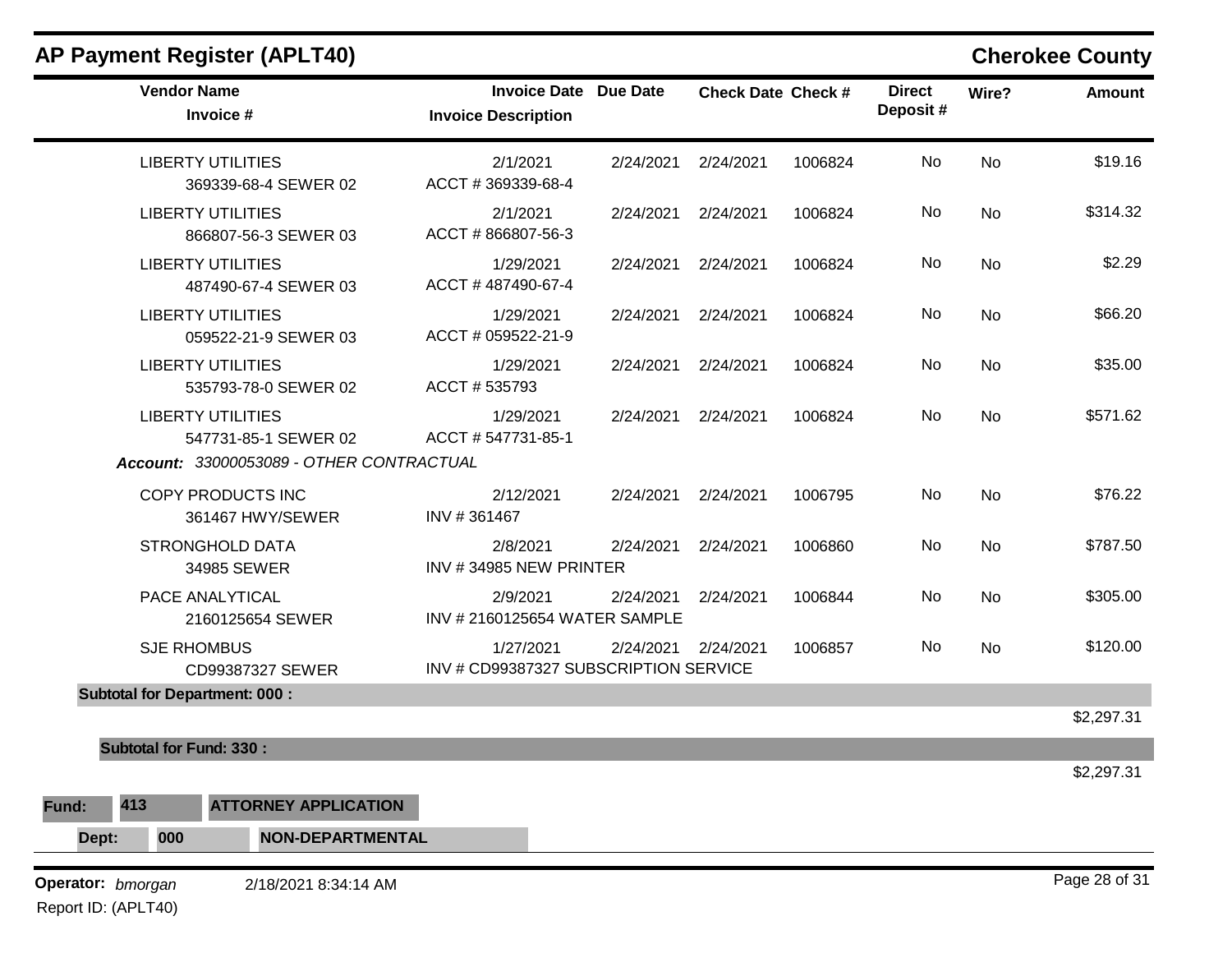|       |                                      |                                 | <b>AP Payment Register (APLT40)</b>      |                                       |           |                              |                    |         |                           |           | <b>Cherokee County</b> |
|-------|--------------------------------------|---------------------------------|------------------------------------------|---------------------------------------|-----------|------------------------------|--------------------|---------|---------------------------|-----------|------------------------|
|       |                                      | <b>Vendor Name</b><br>Invoice # |                                          | <b>Invoice Description</b>            |           | <b>Invoice Date Due Date</b> | Check Date Check # |         | <b>Direct</b><br>Deposit# | Wire?     | <b>Amount</b>          |
|       |                                      |                                 | Account: 41300053089 - OTHER CONTRACTUAL |                                       |           |                              |                    |         |                           |           |                        |
|       |                                      | <b>ARVEST BANK</b><br>224 AT    |                                          | 2/4/2021<br>ACCT 4485630001141936     |           | 2/24/2021                    | 2/24/2021          | 1006776 | No                        | <b>No</b> | \$72.30                |
|       |                                      | <b>ARVEST BANK</b><br>210 AT4   |                                          | 2/5/2021<br>ACCT 4485630001141936     |           | 2/24/2021                    | 2/24/2021          | 1006776 | No                        | <b>No</b> | \$32.89                |
|       | <b>Subtotal for Department: 000:</b> |                                 |                                          |                                       |           |                              |                    |         |                           |           |                        |
|       |                                      |                                 |                                          |                                       |           |                              |                    |         |                           |           | \$105.19               |
|       | <b>Subtotal for Fund: 413:</b>       |                                 |                                          |                                       |           |                              |                    |         |                           |           |                        |
|       |                                      |                                 |                                          |                                       |           |                              |                    |         |                           |           | \$105.19               |
| Fund: | 430                                  |                                 | <b>SPECIAL PARKS &amp; RECRE</b>         |                                       |           |                              |                    |         |                           |           |                        |
|       | 000<br>Dept:                         |                                 | <b>NON-DEPARTMENTAL</b>                  |                                       |           |                              |                    |         |                           |           |                        |
|       |                                      |                                 | Account: 43000053300 - MISC PAID OUT     |                                       |           |                              |                    |         |                           |           |                        |
|       |                                      | 224                             | <b>BAXTER SPRINGS LIONS CLUB</b>         | 2/8/2021<br>2020 MOWING ROADSIDE PARK |           | 2/24/2021                    | 2/24/2021          | 1006779 | No.                       | <b>No</b> | \$1,000.00             |
|       | <b>Subtotal for Department: 000:</b> |                                 |                                          |                                       |           |                              |                    |         |                           |           |                        |
|       |                                      |                                 |                                          |                                       |           |                              |                    |         |                           |           | \$1,000.00             |
|       | <b>Subtotal for Fund: 430:</b>       |                                 |                                          |                                       |           |                              |                    |         |                           |           |                        |
|       |                                      |                                 |                                          |                                       |           |                              |                    |         |                           |           | \$1,000.00             |
| Fund: | 460                                  | <b>VIN</b>                      |                                          |                                       |           |                              |                    |         |                           |           |                        |
|       | 000<br>Dept:                         |                                 | <b>NON-DEPARTMENTAL</b>                  |                                       |           |                              |                    |         |                           |           |                        |
|       |                                      |                                 | Account: 46000053300 - MISC PAID OUT     |                                       |           |                              |                    |         |                           |           |                        |
|       |                                      | 13018                           | ARMSCOR CARTRIDGE INCORPORATED           | <b>INV 13018</b>                      | 1/18/2021 | 2/10/2021                    | 2/24/2021          | 1006775 | No                        | <b>No</b> | \$4,414.00             |
|       | <b>Subtotal for Department: 000:</b> |                                 |                                          |                                       |           |                              |                    |         |                           |           |                        |
|       |                                      |                                 |                                          |                                       |           |                              |                    |         |                           |           | \$4,414.00             |
|       |                                      |                                 |                                          |                                       |           |                              |                    |         |                           |           |                        |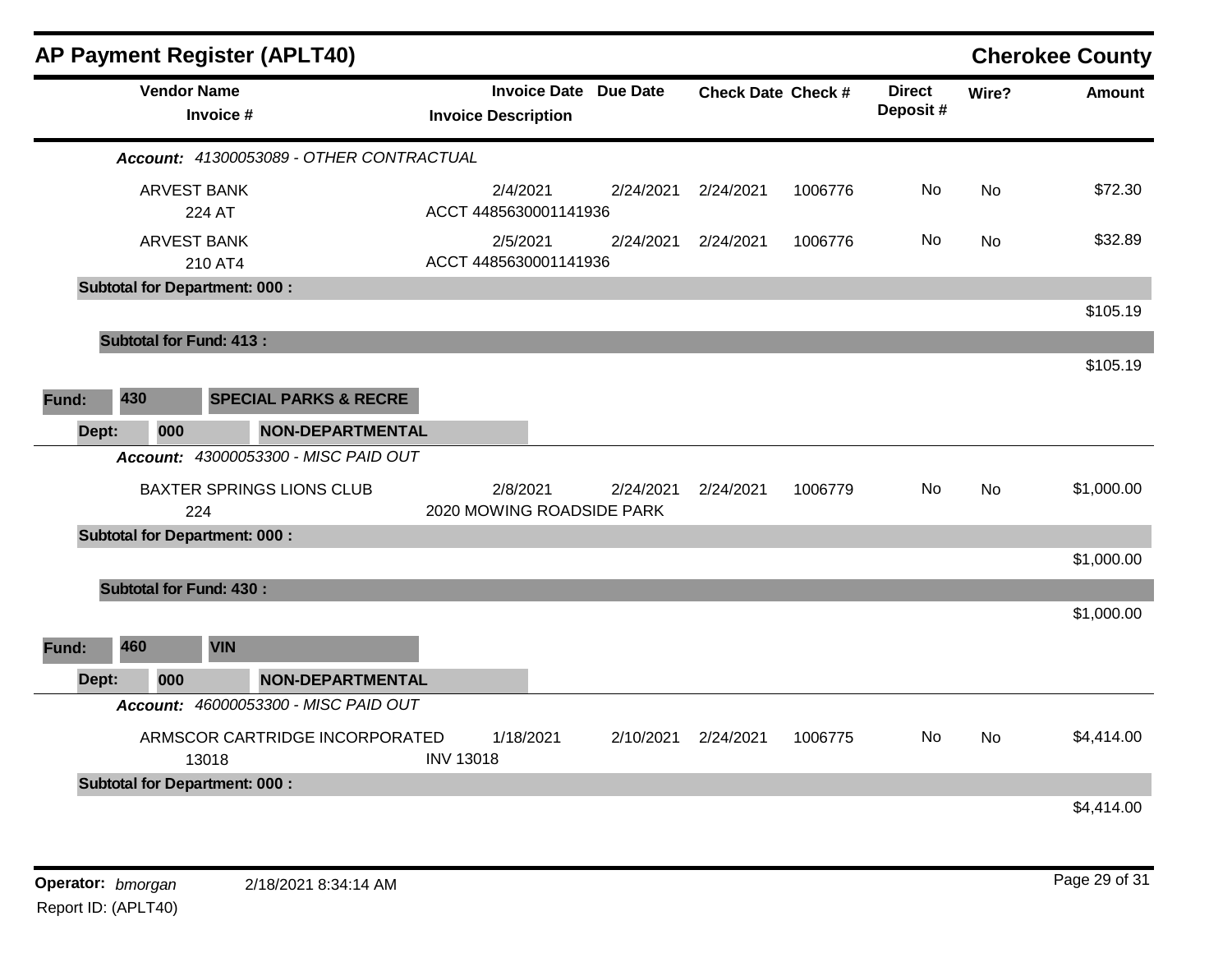| <b>AP Payment Register (APLT40)</b> |                                      |                               |                                      |                                   |  |                              | <b>Cherokee County</b>    |         |                                   |           |              |
|-------------------------------------|--------------------------------------|-------------------------------|--------------------------------------|-----------------------------------|--|------------------------------|---------------------------|---------|-----------------------------------|-----------|--------------|
|                                     | <b>Vendor Name</b><br>Invoice #      |                               |                                      | <b>Invoice Description</b>        |  | <b>Invoice Date Due Date</b> | <b>Check Date Check #</b> |         | <b>Direct</b><br>Deposit#         | Wire?     | Amount       |
|                                     | <b>Subtotal for Fund: 460:</b>       |                               |                                      |                                   |  |                              |                           |         |                                   |           |              |
|                                     |                                      |                               |                                      |                                   |  |                              |                           |         |                                   |           | \$4,414.00   |
| Fund:                               | 490                                  |                               | <b>SPECIAL LAW ENFORCEM</b>          |                                   |  |                              |                           |         |                                   |           |              |
| Dept:                               | 000                                  |                               | <b>NON-DEPARTMENTAL</b>              |                                   |  |                              |                           |         |                                   |           |              |
|                                     |                                      |                               | Account: 49000053300 - MISC PAID OUT |                                   |  |                              |                           |         |                                   |           |              |
|                                     |                                      | <b>ARVEST BANK</b><br>224 SH4 |                                      | 2/9/2021<br>ACCT 4485638000228604 |  | 2/24/2021                    | 2/24/2021                 | 1006777 | No                                | <b>No</b> | \$357.78     |
|                                     | <b>Subtotal for Department: 000:</b> |                               |                                      |                                   |  |                              |                           |         |                                   |           |              |
|                                     |                                      |                               |                                      |                                   |  |                              |                           |         |                                   |           | \$357.78     |
|                                     | <b>Subtotal for Fund: 490:</b>       |                               |                                      |                                   |  |                              |                           |         |                                   |           |              |
|                                     |                                      |                               |                                      |                                   |  |                              |                           |         |                                   |           | \$357.78     |
|                                     |                                      |                               |                                      |                                   |  |                              |                           |         | Total for Bank 1 Account 1120298: |           | \$368,034.82 |
|                                     |                                      |                               |                                      |                                   |  |                              |                           |         | ***** Total Invoices Paid:        |           | \$368,034.82 |